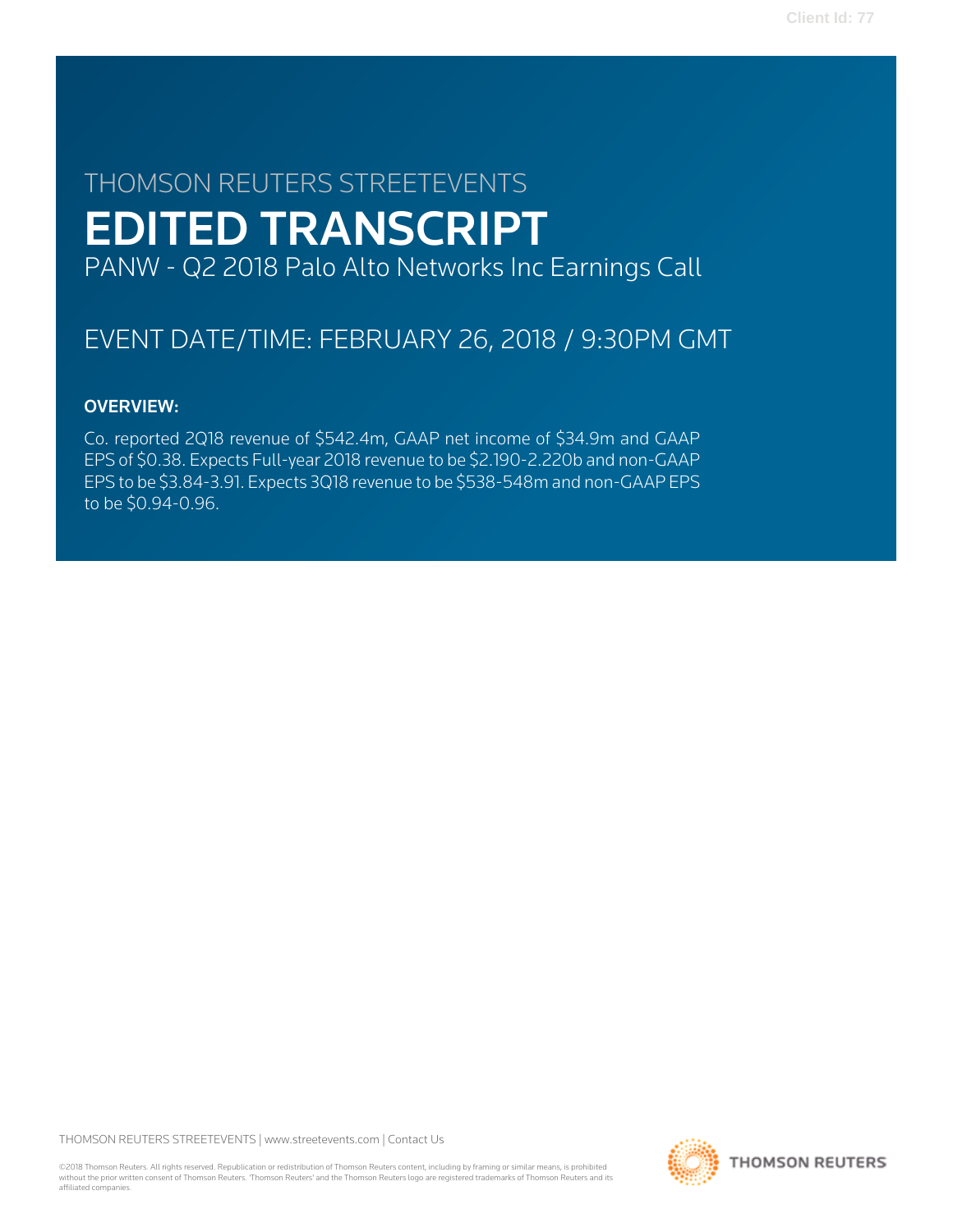### **CORPORATE PARTICIPANTS**

**[Kathleen Bonanno](#page-4-0)** Palo Alto Networks, Inc. - CFO & Executive VP **[Kelsey Doherty Turcotte](#page-1-0)** Palo Alto Networks, Inc. - VP of IR **[Mark D. McLaughlin](#page-2-0)** Palo Alto Networks, Inc. - Chairman & CEO **[Mark F. Anderson](#page-7-0)** Palo Alto Networks, Inc. - President

### **CONFERENCE CALL PARTICIPANTS**

**[Andrew James Nowinski](#page-5-0)** Piper Jaffray Companies, Research Division - Principal and Senior Research Analyst **[Anne Michelle Meisner](#page-14-0)** Susquehanna Financial Group, LLLP, Research Division - Analyst **[Catharine Anne Trebnick](#page-10-0)** Dougherty & Company LLC, Research Division - VP and Senior Research Analyst of Data & Internet Protocol Networking **[Fatima Aslam Boolani](#page-13-0)** UBS Investment Bank, Research Division - Associate Director and Equity Research Associate Technology-Software **[Gregg Steven Moskowitz](#page-7-1)** Cowen and Company, LLC, Research Division - MD and Senior Research Analyst **[John Stephen DiFucci](#page-11-0)** Jefferies LLC, Research Division - Equity Analyst **[Jonathan Frank Ho](#page-14-1)** William Blair & Company L.L.C., Research Division - Technology Analyst **[Kenneth Richard Talanian](#page-10-1)** Evercore ISI, Research Division - Analyst **[Matthew George Hedberg](#page-7-2)** RBC Capital Markets, LLC, Research Division - Analyst **[Melissa A. Franchi](#page-16-0)** Morgan Stanley, Research Division - VP **[Michael Turits](#page-6-0)** Raymond James & Associates, Inc., Research Division - MD of Equity Research and Infrastructure Software Analyst **[Philip Alan Winslow](#page-16-1)** Wells Fargo Securities, LLC, Research Division - Senior Analyst **[Robbie David Owens](#page-12-0)** KeyBanc Capital Markets Inc., Research Division - Senior Research Analyst **[Saket Kalia](#page-15-0)** Barclays Bank PLC, Research Division - Senior Analyst **[Sterling Auty](#page-8-0)** JP Morgan Chase & Co, Research Division - Senior Analyst

### **PRESENTATION**

#### **Operator**

<span id="page-1-0"></span>Good day, and welcome to the Palo Alto Networks Fiscal Second Quarter 2018 Earnings Conference Call. Today's conference is being recorded.

At this time, I would like to turn the conference over to Ms. Kelsey Turcotte, Vice President of Investor Relations. Please go ahead, ma'am.

### **Kelsey Doherty Turcotte** - Palo Alto Networks, Inc. - VP of IR

Good afternoon, and thank you for joining us on today's conference call to discuss Palo Alto Networks Fiscal Second Quarter 2018 Financial Results. This call is being broadcast live over the web and can be accessed on the Investors section of our website at investors.paloaltonetworks.com.

With me on today's call are Mark McLaughlin, our Chairman and Chief Executive Officer; Kathy Bonanno, our Chief Financial Officer; and Mark Anderson, our President.

This afternoon, we issued a press release announcing our results for the fiscal second quarter ended January 31, 2018. If you would like a copy of the release, you can access it online on our website.

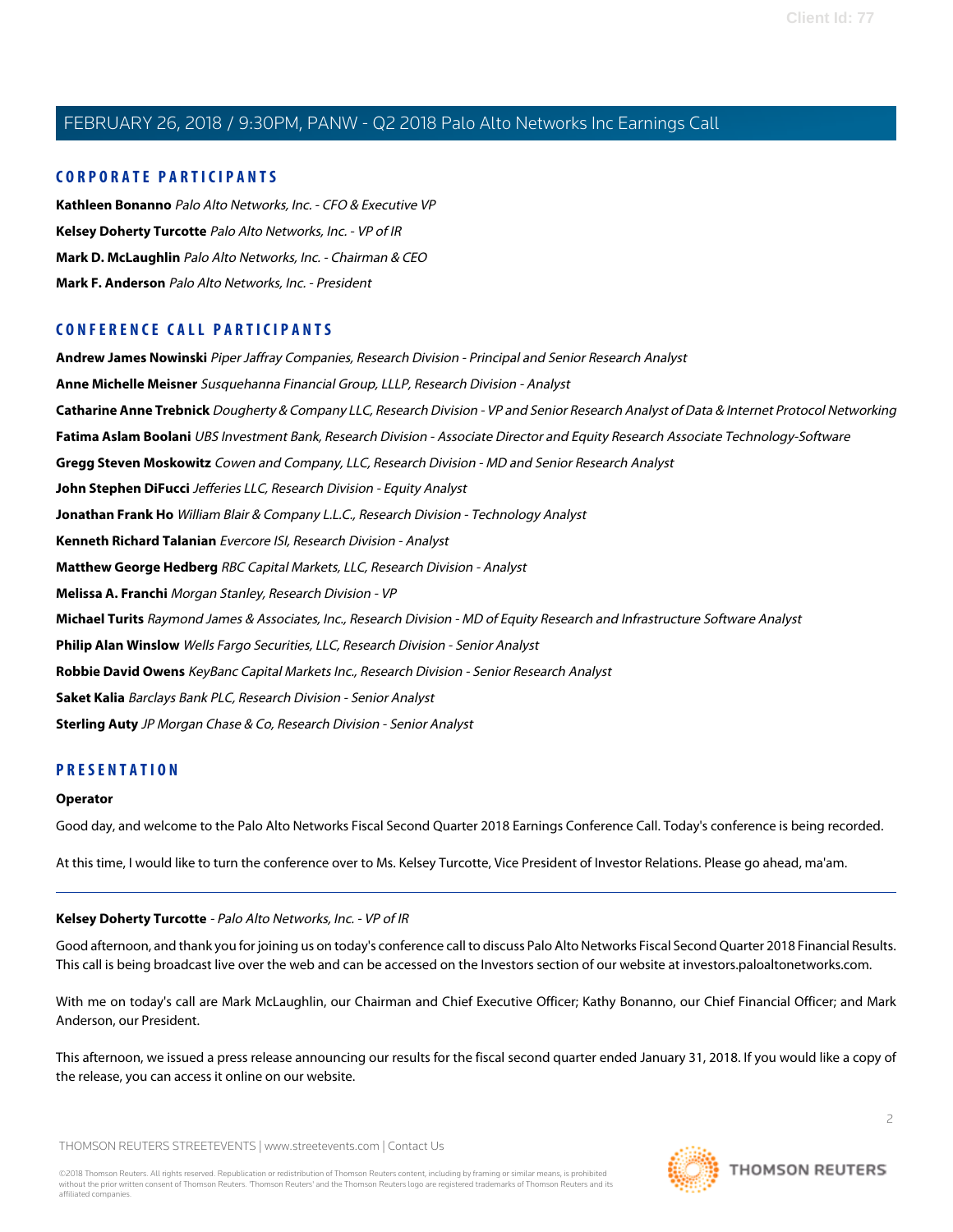We'd like to remind you that during the course of this conference call, management will make forward-looking statements, including statements regarding our financial guidance and modeling points for the fiscal third quarter and full fiscal year '18; our competitive position and the demand and market opportunity for our products and subscriptions; benefits and timing of new products and subscription offerings; our ability to drive outsized growth rates; expectations regarding the impact of the U.S. Tax Cuts and Jobs Act; and trends in certain financial results, operating metrics, mix shift, and seasonality. These forward-looking statements involve a number of risks and uncertainties, some of which are beyond our control, which could cause actual results to differ materially from those anticipated by these statements.

These forward-looking statements apply as of today, and you should not rely on them as representing our views in the future, and we would undertake no obligation to update these statements after the call. For a more detailed description of factors that could cause actual results to differ, please refer to our quarterly report on Form 10-Q filed with the SEC on November 21, 2017, and our earnings release posted a few minutes ago on our website and filed with the SEC on Form 8-K.

Also, please note that certain financial measures we use on this call are expressed on a non-GAAP basis and have been adjusted to exclude certain charges. For historical periods, we have provided reconciliations of these non-GAAP financial measures to GAAP financial measures and the supplemental financial information that can be found in the Investors section of our website located at investors.paloaltonetworks.com.

We would also like to inform you that we will be participating in the Morgan Stanley Technology, Media and Telecom Conference in San Francisco on Thursday, March 1; and the Raymond James 39th Annual Institutional Investors Conference in Orlando on Tuesday, March 6.

And finally, once we have completed our formal remarks, we will be posting them to our Investor Relations website under quarterly results.

<span id="page-2-0"></span>And with that, I'll turn the call over to Mark.

### **Mark D. McLaughlin** - Palo Alto Networks, Inc. - Chairman & CEO

Thank you, Kelsey, and thank you, everyone, for joining us this afternoon for our fiscal second quarter 2018 results. I'm pleased to report that we delivered a strong second quarter. On a year-over-year basis, Q2 revenue was \$542 million, up 28%; billings were \$675 million, up 20%; non-GAAP operating margin was 20.5%; and non-GAAP earnings per share was \$0.97.

In the quarter, we continued to see healthy security spending and strong demand for our next-generation security platform. With the addition of close to 3,000 new customers in the quarter, we are privileged to now serve approximately 48,000 customers around the world. In addition to robust new customer acquisition, we also continue to rapidly increase our wallet share in existing customers. Our top 25 customers, all of which made a purchase in this quarter, spent a minimum of \$25.6 million in lifetime value in Q2, a 54% increase over the \$16.6 million in Q2 of fiscal '17.

Specific examples of customer wins and competitive split displacements in the quarter included a Cisco replacement to secure the global network of one of Europe's largest manufacturing companies with more than 150 branch offices and factories; a legacy AV replacement and competitive wins against multiple stand-alone next-gen endpoint providers in a U.S.-based hospital system on tens of thousands of endpoints; a Check Point replacement to secure 2,000 gas stations with our VM-Series and a deal with a global oil company; a 7-figure on-premise deal with a global retailer that started with us as an Amazon Marketplace customer; and an expansion deal with one of the world's largest insurance companies to implement GlobalProtect cloud service, to secure hundreds of branch offices and tens of thousands of mobile users.

We continue to see customers adopt and expand the uses of our platform at rapid rates. The world is undergoing a digital transformation that is driving massive productivity gains. However, this digital transformation is also creating significant cyber risk that requires a corresponding security transformation. At Palo Alto Networks, we have been consistently delivering on the transformation of security through increasingly rapid technical evolutions to build on each other, reinforce each other, show the attributes of automation, leverage, consistency and ease of use and get more powerful and valuable through the ecosystem growth.

A decade ago, we introduced the first evolution of security with the creation of the next-generation firewall and cloud-delivered network security services designed to improve security outcomes through integration and automation. And we continue to innovate on the foundational elements

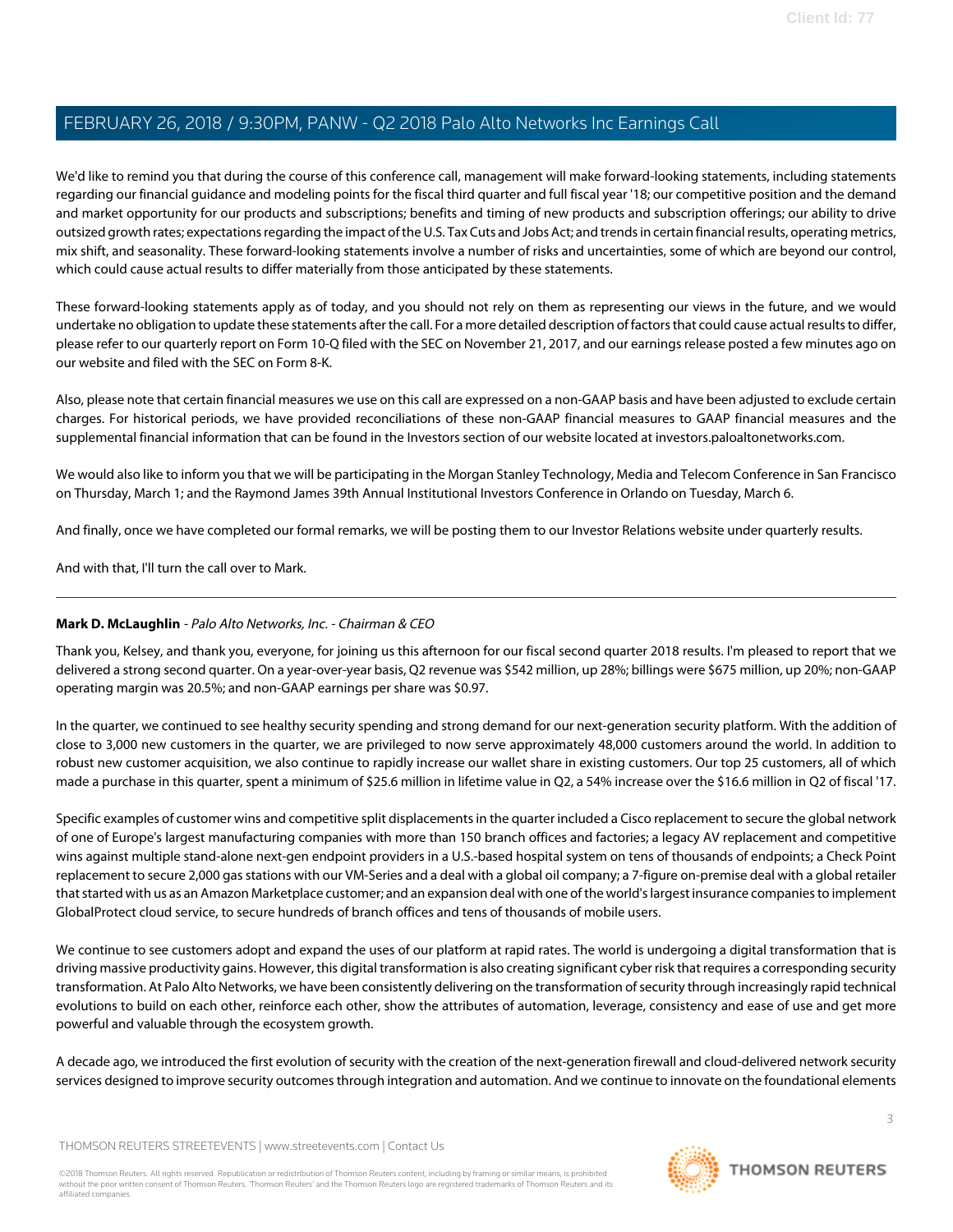of the first evolution, most recently, with last week's announcement of PAN-OS 8.1, the PA-3200 series with 3 models, the PA-5280, the ruggedized PA-220R and 2 new models of M-Series management appliances.

Our new 8.1 software that adds over 60 new features to our next-generation firewall, including more granular control SaaS applications, expanded SSL decryption capabilities, making it easier to secure encrypted traffic, many features to simplify the adoption of security best practices and much more. In addition, the new hardware appliances increase SSL decryption throughput, bringing higher performance and capacity for securing large data centers and provide additional stability for managing large firewall deployments. We're very excited by these recent announcements that complement the hardware and software we introduced last year and further expand our technology leadership.

And building on the first evolution, 5 years ago, we drove a second evolution, which is extending the capabilities of our platform to consistently secure customers' data no matter where it resides, from the network to the endpoint, and throughout the cloud and SaaS applications. In Q2, we continued to innovate the second evolution. We enhanced our partnership with AWS, where we're now the only security vendor to achieve AWS networking competency status, which recognizes that we provide proven technology and deep expertise in helping customers adopt, develop and deploy networks in AWS. This complements the AWS security competency we achieved in 2016.

And just a few weeks ago, we hosted a global cloud security event for over 15,000 attendees, where we announced additional second evolution advancements, including Traps for Linux, provided insights into how customers can accelerate to move to the cloud, featured our cloud partnerships and announced new cloud capabilities. These include enhanced features for Azure in AWS environments, simplified and centralized management for all major cloud platforms; automated integrations for frictionless workflows in multi-cloud environments and extending protection to the Google Cloud platform. The announcements were very well received by our customers and further established our leadership position in endpoint and cloud security. These first 2 evolutions are the building blocks required to make the third evolution in security, the Application Framework a reality.

Customer reaction has been very enthusiastic as they see the superior security and agility that can be achieved by using innovative security applications that leverage the data from their existing Palo Alto Network platform deployments and providing increasing value for their investments with Palo Alto Networks. We will develop some of these applications ourselves, while others will be built by third parties. Earlier this month, we introduced our newest application, Magnifier, in the Application Framework. Tightly integrated with our next-generation security platform and our Logging Service, this cloud-based behavioral analytics application, which we acquired in LightCyber, enables highly accurate attack detection powered by scalable, cloud-based machine learning. We're very excited about the Application Framework and look forward to the availability of Framework's third-party applications in the coming months.

These evolutions have resulted in a large and quickly growing global ecosystem of customers leveraging the automation, orchestration, consistency and ease of use achieved through our platform. Of our approximately 48,000 customers globally, approximately 42,000 are using Threat Prevention; approximately 35,000 are using URL filtering; approximately 23,000 are using WildFire; and approximately 7,000 are using GlobalProtect. And our endpoint and cloud offerings are also experiencing significant growth and adoption. More than 2,200 customers using Traps with over 3 million endpoints under protection, while approximately 5,000 customers are using our cloud offerings, including over a dozen who have already adopted our new GlobalProtect Cloud service, which delivers our next-generation security capabilities in the cloud.

Endpoint and Cloud, together with our Application Framework offerings of AutoFocus, Magnifier and Logging Service, are growing very quickly with the Q2 billings exit run rate of approximately \$240 million growing over 85% year-over-year, and we're very excited about the future of these offerings. With digital transformation, the threat landscape will constantly evolve, which is why security transformation's critical. We will continue to focus on delivering technology evolutions that push the boundaries of today's capabilities and lead the way to the security paradigm of the future.

I want to thank our employees for their relentless dedication to our customers, our partners for their continued support, and our customers for placing their trust in Palo Alto Networks.

And with that, I'll turn the call over to Kathy.

THOMSON REUTERS STREETEVENTS | [www.streetevents.com](http://www.streetevents.com) | [Contact Us](http://www010.streetevents.com/contact.asp)

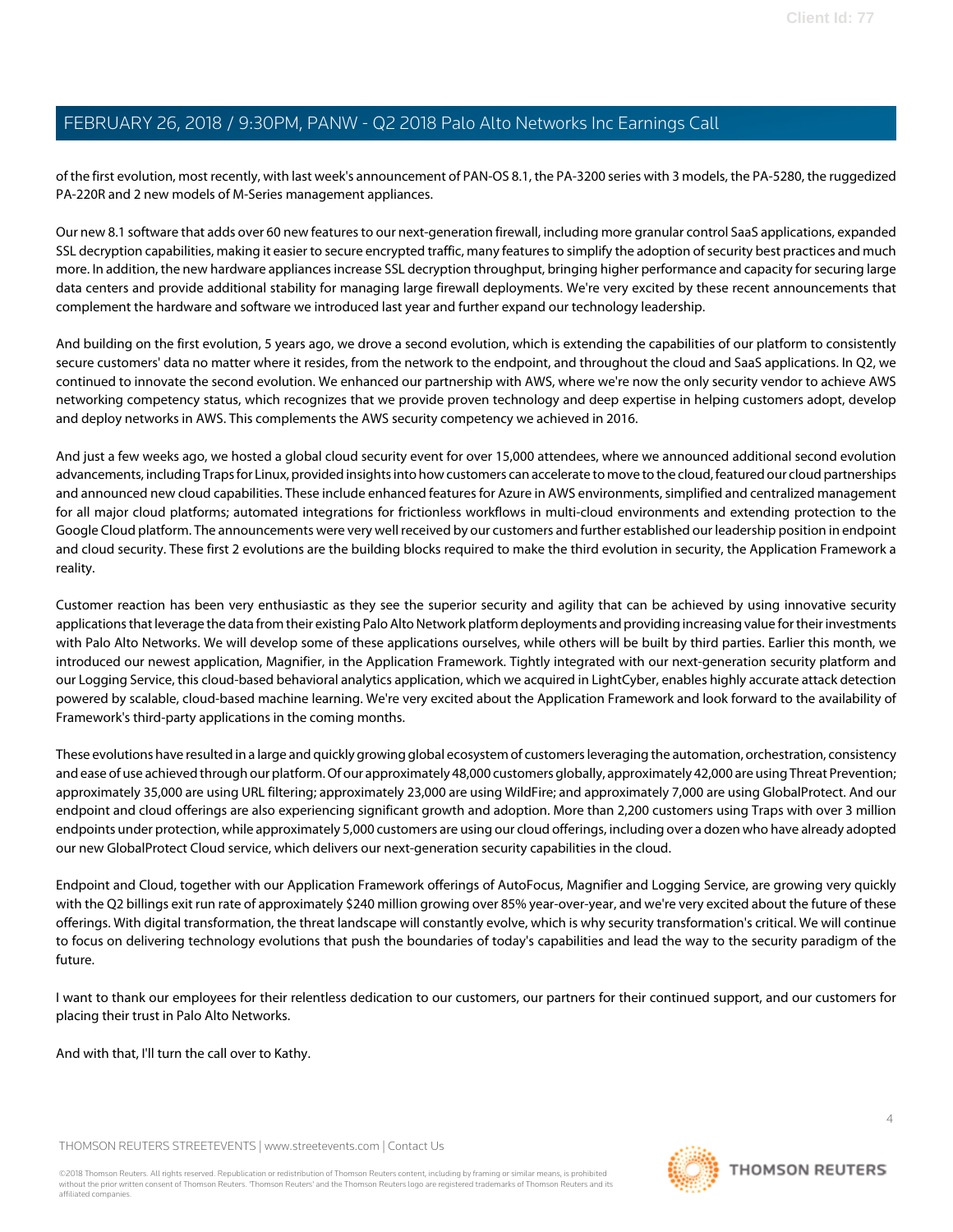### <span id="page-4-0"></span>**Kathleen Bonanno** - Palo Alto Networks, Inc. - CFO & Executive VP

Thanks, Mark. Before I start, I'd like to note that except for revenue and billings figures, all financial figures are non-GAAP and growth rates are compared to the prior year periods unless stated otherwise. I'm very pleased with our second quarter execution as we continue to add new customers at a rapid pace, while also driving robust expansion business. We're seeing a high degree of interest across our platform, which further extends our leadership position with a consistent result of us growing faster than our competitors at scale.

In addition to market-leading growth, in Q2, we again expanded non-GAAP operating margins, delivered record non-GAAP EPS and generated strong cash flow. In Q2, total revenue grew 28% to a record \$542.4 million.

Looking at the geographic growth of Q2 revenue: the Americas grew 26%, EMEA grew 35% and APAC grew 33%. Q2 product revenue of \$202.2 million grew 20% compared to the prior year. Sales of the new hardware, which we launched in fiscal Q3 '17, continued to perform well, with both new and existing customers. Q2 SaaS-based subscription revenue of \$183.3 million increased 36%. Support revenue of \$156.9 million increased 31%. In total, subscription and support revenue of \$340.2 million increased 34% and accounted for a 63% share of total revenue.

Turning to billings. Q2 total billings of \$674.6 million increased 20%. The dollar-weighted contract duration for new subscription and support billings in the quarter was approximately 3 years, essentially flat compared to the prior year period. For the first half of fiscal 2018, billings of \$1.3 billion increased 18% year-over-year. Product billings were \$387.2 million, up 16% and accounted for 30% of total billings. Subscription billings were \$492.6 million, up 24%. Support billings were \$391.3 million, up 12%. Renewal rates for our SaaS subscription business are strong at more than 90%, while renewal rates for support are approximately 100%. Total deferred revenue at the end of Q2 was \$2 billion and increased 33%. Q2 gross margin was 75.9%, which was down 270 basis points compared to last year. The decline was primarily attributable to the very strong traction we continue to see with the new products introduced in the third quarter of last fiscal year.

Q2 operating expenses were \$300.1 million or 55.4% of revenue, which is a 350 basis point improvement year-over-year, driven primarily by ongoing increasing leverage in sales and marketing. Operating margin was 20.5%, an increase of 80 basis points. We ended the second quarter with 4,833 employees.

Non-GAAP net income for the second quarter grew 54% to \$91.5 million or \$0.97 per diluted share. Excluding the impact of the Tax Cuts and Jobs Act, second quarter non-GAAP net income and non-GAAP earnings per diluted share were \$80.9 million and \$0.86, respectively. The act lowered our Q2 non-GAAP effective tax rate to 22% from the previously guided rate of 31%. On a GAAP basis for the second quarter, net loss decreased 42% to \$34.9 million or \$0.38 per basic and diluted share.

Turning to cash flows and balance sheet items. We finished January with cash, cash equivalents and investments of \$2.4 billion. During the second quarter, we repurchased approximately 863,000 shares of common stock at an average price of approximately \$145 per share, leaving a balance of approximately \$330 million available for ongoing repurchases through December 2018.

Turning to cash flow. Q2 cash flow from operations of \$243.7 million increased 14%. Capital expenditures in the quarter were \$25.6 million. Free cash flow was \$218.1 million, up 29% at a margin of 40.2%. DSO was 59 days, a decline of 19 days from the prior year period.

Turning now to guidance and modeling points. Please remember, this guidance takes into account the type of forward-looking information that Kelsey referred to earlier. Our fiscal third quarter and fiscal year 2018 guidance includes the company's updated non-GAAP effective tax rate under the Tax Cuts and Jobs Act. The updated non-GAAP effective tax rate of 22% is a reduction from our previously guided non-GAAP effective tax rate of 31%.

For fiscal Q3 '18, we expect revenue to be in the range of \$538 million to \$548 million, an increase of 25% to 27% year-over-year; product revenue to be in the range of \$193 million to \$196 million, an increase of 18% to 19% year-over-year; billings to be in the range of \$665 million to \$680 million, an increase of 22% to 25% year-over-year. Using the updated non-GAAP effective tax rate of 22%, we expect non-GAAP EPS to be in the range of \$0.94 to \$0.96 using approximately 94.5 million to 96.5 million shares. This EPS range includes a benefit of approximately \$0.11 due to the new non-GAAP tax rate. And we expect capital expenditures for fiscal Q3 '18 to be approximately \$25 million.

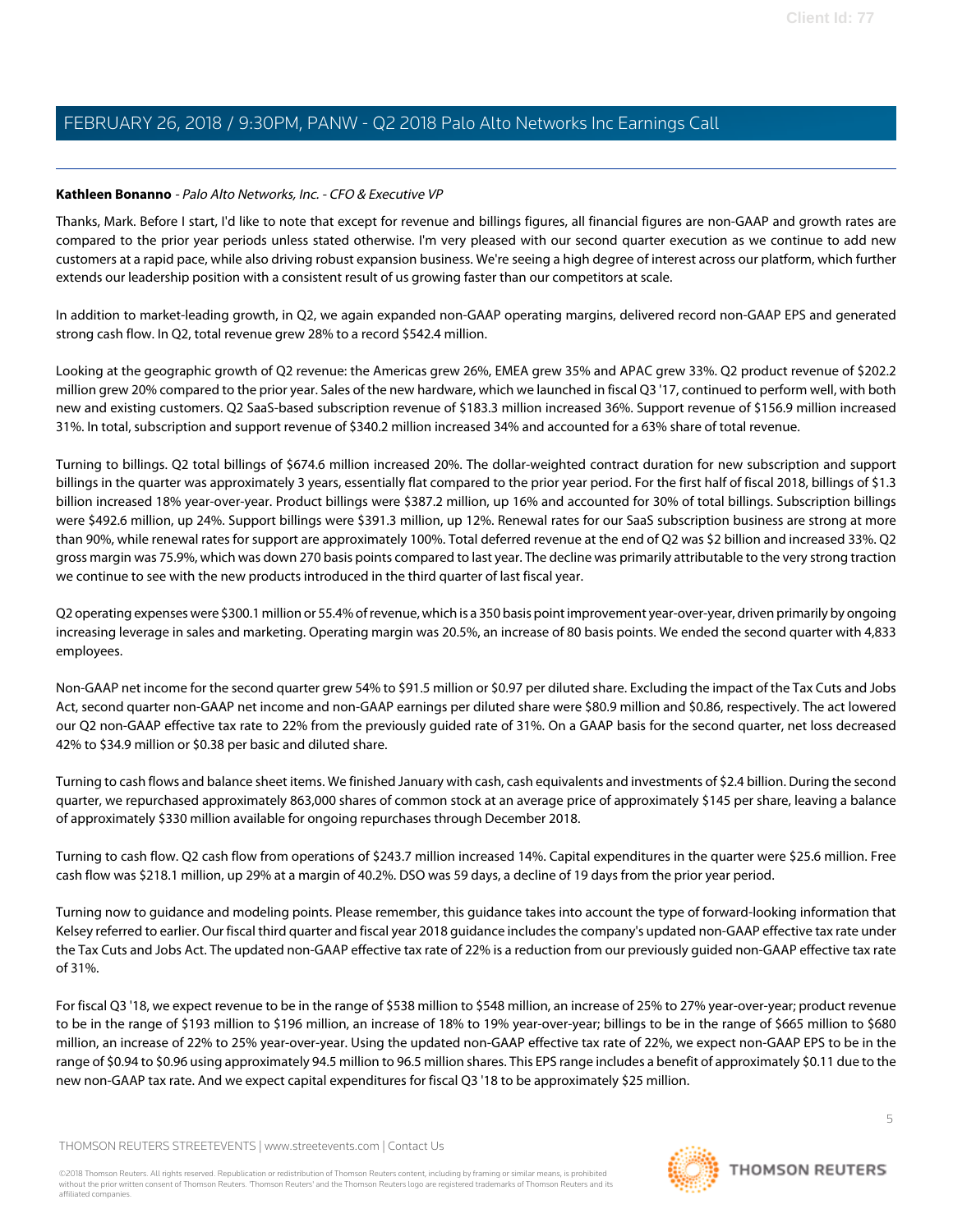For the full year fiscal 2018, we are raising our guidance across all metrics and now expect revenue to be in the range of \$2.190 billion to \$2.220 billion, representing growth of 24% to 26% year-over-year; product revenue to be in the range of \$810 million to \$820 million, representing growth of 14% to 16% year-over-year; billings to be in the range of \$2.715 billion to \$2.770 billion, representing growth of 18% to 21% year-over-year. We also expect a full-year, weighted average, non-GAAP effective tax rate of approximately 24%, which includes fiscal Q1 at the prior tax rate of 31%, and the remainder of the year at the revised lower tax rate of 22%.

Using this updated tax rate, we expect non-GAAP EPS to be in the range of \$3.84 to \$3.91, using 94 million to 96 million shares. This EPS guidance includes a benefit of approximately \$0.36 from our new full year non-GAAP tax rate. And we continue to expect capital expenditures to be approximately \$100 million.

Before I conclude, I'd like to provide some additional modeling points for the fiscal year. We continue to expect fiscal Q2 and fiscal Q4 to have the strongest sequential total revenue growth. As reflected in consensus heading into this call, our non-GAAP EPS guidance continues to include approximately 150 basis points of organic operating margin expansion, excluding first half investments associated with the LightCyber acquisition. Our fiscal Q4 non-GAAP effective tax rate will be 22%, and we expect fiscal year free cash flow margin to be in the range of 39% to 40%.

Before we turn the call over to the operator for questions, I'm happy to announce that Jean Compeau, formerly Senior Vice President, Accounting and Corporate Controller, has been appointed Chief Accounting Officer, with ongoing responsibility for accounting and tax function. Jean, who joined us in 2012, has 20 years' business experience, having held senior accounting or corporate controller positions at various technology companies. Congratulations, Jean.

Operator, please poll for questions.

### **QUESTIONS AND ANSWERS**

### <span id="page-5-0"></span>**Operator**

(Operator Instructions) And we'll take our first question from Andrew Nowinski with Piper Jaffray.

### **Andrew James Nowinski** - Piper Jaffray Companies, Research Division - Principal and Senior Research Analyst

I guess, I want to ask about PAN-OS 8.1. You talked about some of the new SSL incursion capabilities in that platform. Are your customers seeing an increase in encrypted traffic coming into the data centers? And are the new features that address this problem a free upgrade for customers? And -- or could that potentially drive a refresh cycle?

### **Mark D. McLaughlin** - Palo Alto Networks, Inc. - Chairman & CEO

Andy, it's Mark. Good question. Yes, we're seeing across the board an increase in encrypted traffic. That's been the case for quite some time actually. It's not uncommon for us to see in a customer environment north of 35%, 40% of all traffic being encrypted these days, just simply because the bad guys know that the legacy technology's not going to be able to decrypt it or if it can, it can't do it fast enough to have traffic continue to be, in essence, the real-time aspect it has to be. So we've been continuously trying to improve the capabilities there. Every release we've done has improved SSL decryption throughput. The release of the new hardware has about 20x your performance, which is fantastic, and the 8.1 software also has capabilities in it as well to help with throughput and performance. As you know, I think for our operating system, we don't charge extra for that. So those are features and functionality that go into the software just to make us better and better and better over time. So we, hopefully, will continue to be sticky. And then, the last one of the question, as far as upgrades and refresh capabilities, yes, anything that has an opportunity for us to speak with customers about use cases is a great opportunity as well for refresh and upgrade and expansion.

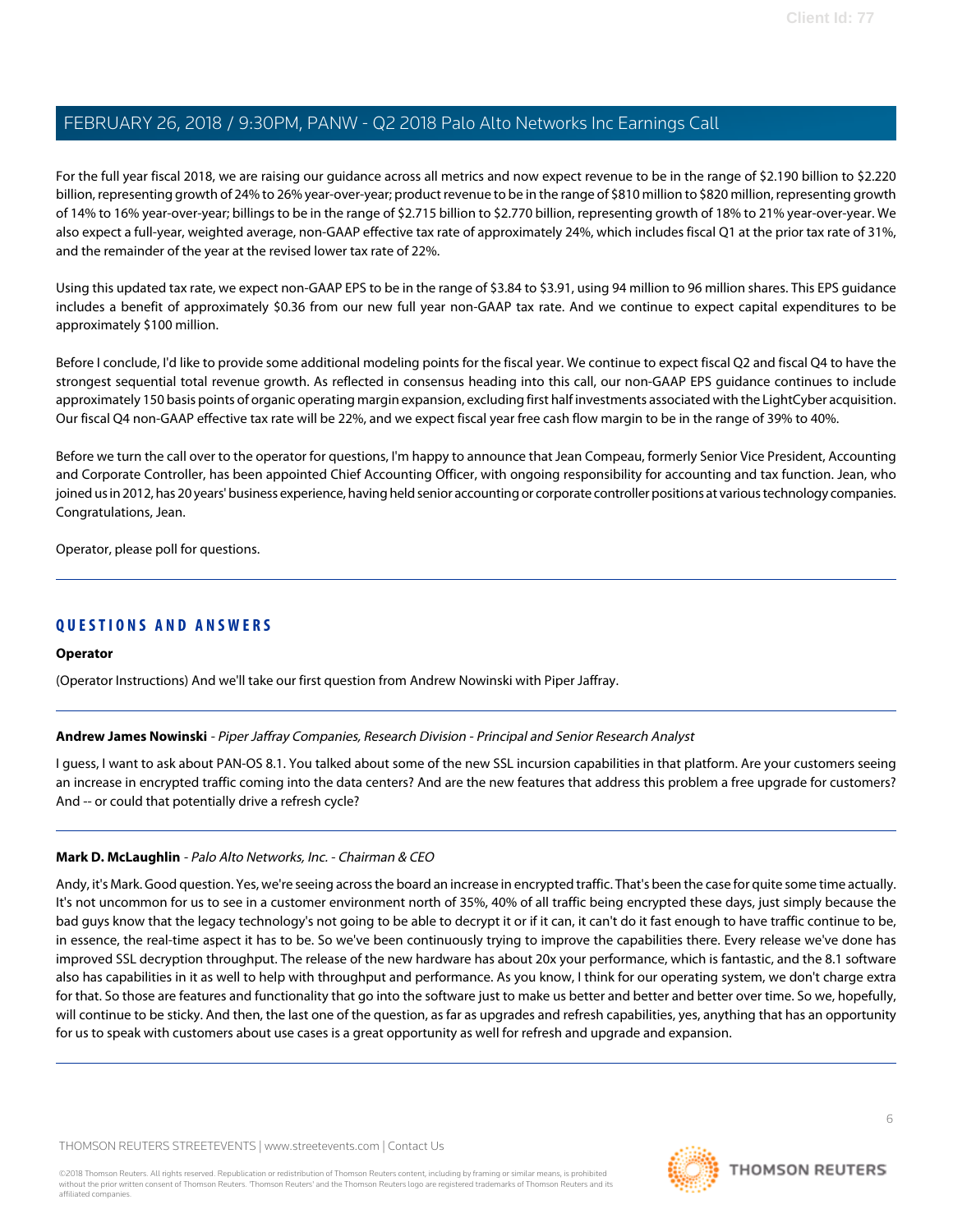### **Andrew James Nowinski** - Piper Jaffray Companies, Research Division - Principal and Senior Research Analyst

Okay. And then, maybe, just us a quick follow-up. I see you launched another service as part of the Application Framework. Can you just give us an update on the progress the third parties have made regarding the development of applications that could start to contribute revenue to your framework?

### **Mark D. McLaughlin** - Palo Alto Networks, Inc. - Chairman & CEO

Yes. Sure. And just briefly, the one we launched is called Magnifier. That came to us through the LightCyber acquisition last year. So we're super happy to see that go live. Basically, LightCyber has a fantastic behavior analytics capability. It formerly would be something that you would have to plug in as another piece of hardware. It's somewhere in your environment, so we've taken the algorithm out and made it the application. So it's a SaaS application in the Application Framework, and that's the theory behind the Application Framework in a lot of cases. Third-party-wise, working about 30 companies right now to get their applications live, and we expect that to happen in the coming months here. We're excited about that, and stay tuned as we progress through there. In the spring you'll hear more about that.

### **Operator**

<span id="page-6-0"></span>Your next question will go to Michael Turits with Raymond James.

### **Michael Turits** - Raymond James & Associates, Inc., Research Division - MD of Equity Research and Infrastructure Software Analyst

Really strong quarter, and again, a really strong quarter on product. Last quarter, you talked about some of the things that really drove hardware and product. Can you drill down a little bit on that this quarter, and especially the extent to which some of that may be coming from a product refresh cycle?

### **Mark D. McLaughlin** - Palo Alto Networks, Inc. - Chairman & CEO

Yes. Michael. Yes, we had a good quarter across the board on the entire -- platforms. So really, we're very pleased to see the market come into the platform for all 3 of the evolutions that we had driven. And obviously, product is performing very well indeed, so we're super happy to see that. As we said coming into the year that on the refresh side, that's a net positive for the company and we expect that to continue to be the case, but it wouldn't be the primary driver for hardware in the year, and that is still the case. So we're seeing the overperformance being driven from new customer acquisition. You can see it's really high and expansion business as well. Refresh is going very well lately, but it's still not the major driver for the business so we think that's something that is in front of us, which will be great.

### **Michael Turits** - Raymond James & Associates, Inc., Research Division - MD of Equity Research and Infrastructure Software Analyst

Okay. Just to follow up and maybe just more drill down. I think that Service Provider was really strong, and high-end chassis were strong last quarter. Did that continue? And was that a material part of the upside this time?

### **Mark D. McLaughlin** - Palo Alto Networks, Inc. - Chairman & CEO

Our Service Provider business is doing very well for us. Last quarter, we had said that on the hardware side, we had seen some overperformance on hardware dollars associated specifically with what's called NBC cards. Those are swap cards you'd put into the chassis, and we saw more than usual. This quarter was nothing unique in that regard, so back to kind of normal run rates we see along that. So that's what we've talked about last quarter for some of the hardware overperformance. But the Service Provider business in general is doing well for us and continued to grow. We expect that to keep going. As we said every time we do a release, whether it's hardware, software, we've been adding more features and functionality to make us continually more attractive for service providers.

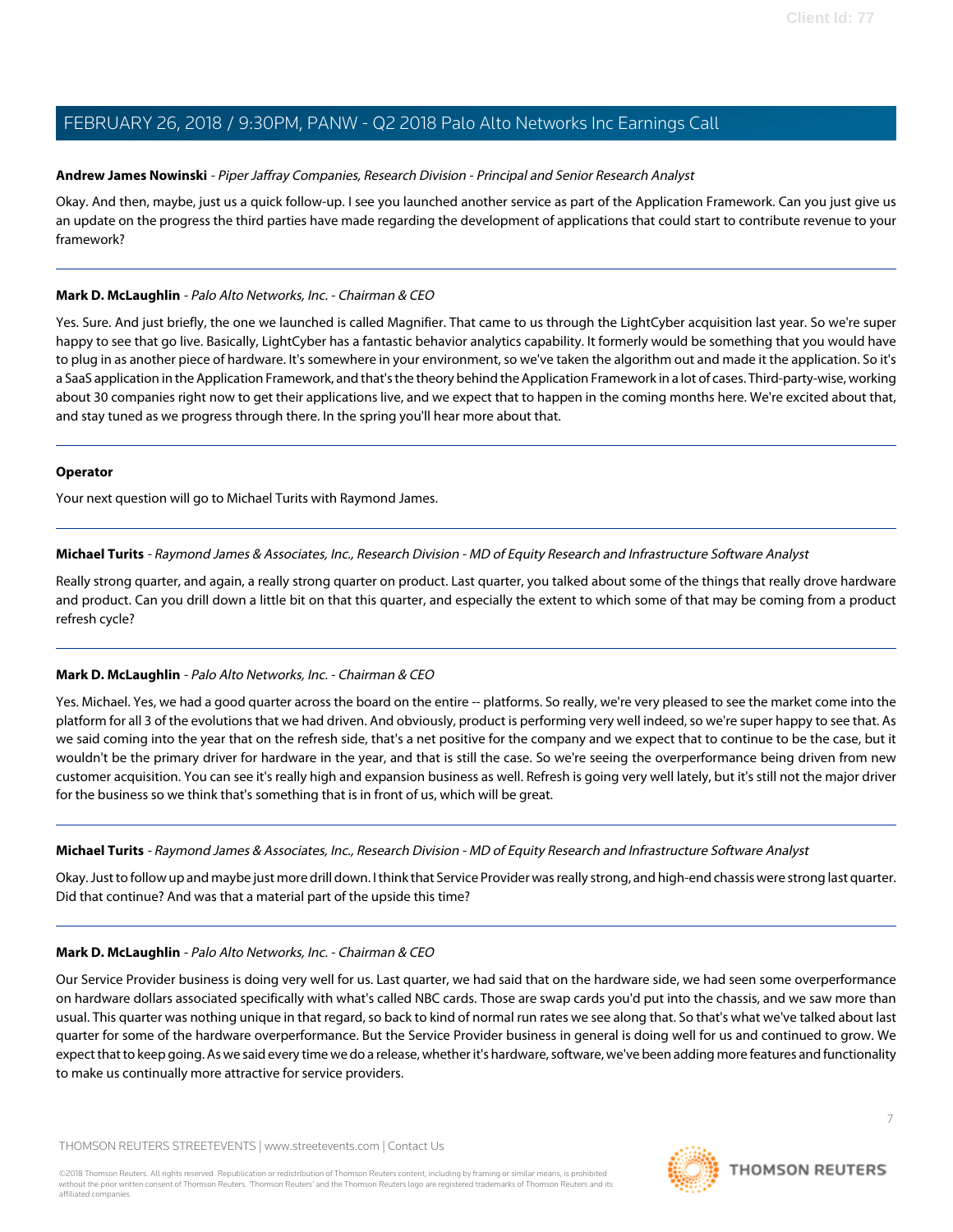#### **Operator**

We'll take our next question from Matt Hedberg with RBC Capital Markets.

### <span id="page-7-2"></span>**Matthew George Hedberg** - RBC Capital Markets, LLC, Research Division - Analyst

Maybe for Mark, the product refresh, it seems to be moving along nicely. And clearly, you called out growth in SaaS and some in emerging products was strong there. I'm curious if you could drill down a little bit on pricing, both within kind of core firewall, but also some of the newer products that are seeing quite a bit of growth.

### **Mark D. McLaughlin** - Palo Alto Networks, Inc. - Chairman & CEO

Yes. That's a great question, Matt. We are absolutely selling the value proposition of the entire platform, which has all the 3 evolutions put into it: automation, orchestration, consistency, and now, an entirely new consumption model with the Application Framework. And I mention that because that allows us, from a pricing perspective, to be, on the one hand, very competitive, but also on the other hand, to be able to not have to sell to price as many, many of our competitors continue to do. So in this example in this quarter that we saw discounting improve again, sequentially, and year-over-year, we've seen that for a number of quarters now, which is fantastic. Our team, I think, has done a great job of selling to value and selling to the strategic nature of the platform.

### **Matthew George Hedberg** - RBC Capital Markets, LLC, Research Division - Analyst

<span id="page-7-0"></span>That's great. And then, I'm not sure if Mark Anderson's on the call, but EMEA looked like it was particularly strong this quarter. A lot of us have been talking about GDPR as a potential driver this year. I'm curious, is that showing up as just dialogue at this point? Or is this actually driving real deals as far as you can tell?

### **Mark F. Anderson** - Palo Alto Networks, Inc. - President

Yes. GDPR, I think, or any other phenomena that drives awareness for companies to build better security defenses is a good thing for us because it allows us to get in front of people that have budget and show how differentiated we are from our competitors. So I think we've got a good talk track around GDPR, and more importantly, it's backed up with supremely better security. In terms of attaching it to deals, I think, we've been, I think, considered in Europe the thought leader for security for a couple of years now. And I think, more than anything else, just the awareness that customers have about what we can do for them has ramped as we built out a very nice team and great partner coverage there.

### <span id="page-7-1"></span>**Operator**

We'll go now to Gregg Moskowitz with Cowen and Company.

**Gregg Steven Moskowitz** - Cowen and Company, LLC, Research Division - MD and Senior Research Analyst

Mark, more recently, we've seen you effectively widen the gap on growth relative to this year. And I'm wondering if there's been any changes in the competitive landscape? Or in your view, was this just a function of having fixture go-to-marketing fees from a year ago?

### **Mark D. McLaughlin** - Palo Alto Networks, Inc. - Chairman & CEO

Yes. Gregg, you're kind of broken up there. I think the question was competitive differentiation. Is that the summary? It was tough to hear you.

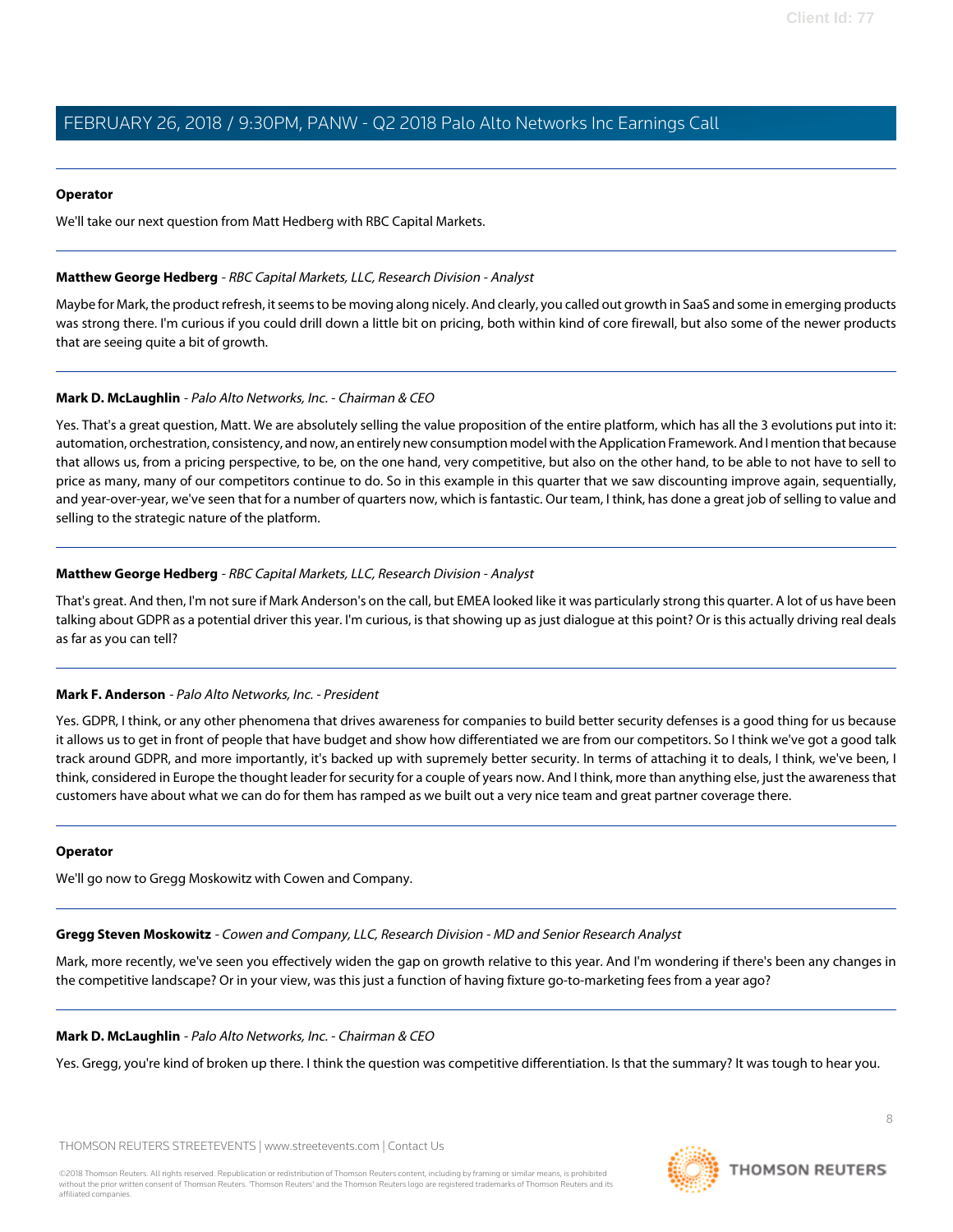### **Gregg Steven Moskowitz** - Cowen and Company, LLC, Research Division - MD and Senior Research Analyst

That's exactly right, Mark. Just a function of the widening gap that we've seen on growth versus your peers'.

### **Mark D. McLaughlin** - Palo Alto Networks, Inc. - Chairman & CEO

Great. Okay. Thanks. Yes. Well, thanks for noticing. Yes. We continue to perform very well in the market, we think, and we are growing at outsized rates relative to the competition. And it scaled a couple of billion dollars in size right now, so that's not insignificant. And I think that's due to the fact that the platform approach we've taken is really resonating for -- with customers. A lot of security vendors all sound the same when they talk about automation and integration and vendor reduction, things along those lines. But what we found, and we found it to be a competitive advantage for us, is the architecture really matters. So we can sit with customers and say this is how we've done it over time. We have a very high degree of confidence because we primarily build most of it ourselves and it actually works together. It does drive that automation. It does drive that orchestration. And increasingly at scale, you can see the consistency from network, to cloud, to endpoints as well. It's really resonating with the customers, and I think that's showing through with the results.

### **Mark F. Anderson** - Palo Alto Networks, Inc. - President

And if I could just add, I think, comparing the -- just the vast amount of innovation that our engineering team has cranked out in the last year, if you just think about the new products, new services, new capabilities, the new features and the 2 new versions of operating system that have come out, it really does separate us from anybody else.

### **Gregg Steven Moskowitz** - Cowen and Company, LLC, Research Division - MD and Senior Research Analyst

Okay. Terrific. And then, for my follow-up, I'm curious, since older appliances like the PA-2000 and PA-4000 can't run on PAN-OS 8.x, is that driving some incremental refresh at this point? Or do you think that it will going forward?

### **Mark D. McLaughlin** - Palo Alto Networks, Inc. - Chairman & CEO

It doesn't appear to be the case now. And yes, I think anytime we have more -- newer operating systems and new hardware and that gives a great reason to talk to customers. And hopefully, you get them to upgrade. Things along those lines, but those 2 things, particularly, I wouldn't call that yet.

### <span id="page-8-0"></span>**Operator**

We'll go next to Sterling Auty with JPMorgan.

### **Sterling Auty** - JP Morgan Chase & Co, Research Division - Senior Analyst

Looking at the -- I think it's the billings for subscription and support that grew 24%. I'm just curious, any FX or duration-type of impacts that would have prevented that from growing even faster when you look at the first half over first half?

### **Mark D. McLaughlin** - Palo Alto Networks, Inc. - Chairman & CEO

No, Sterling. No, there's very minimal FX inside of here, and then, you'll be pricing U.S. dollars. And then on the duration side, duration has been very steady for about -- it [exed] very steady at about 3 years for quite some time now.

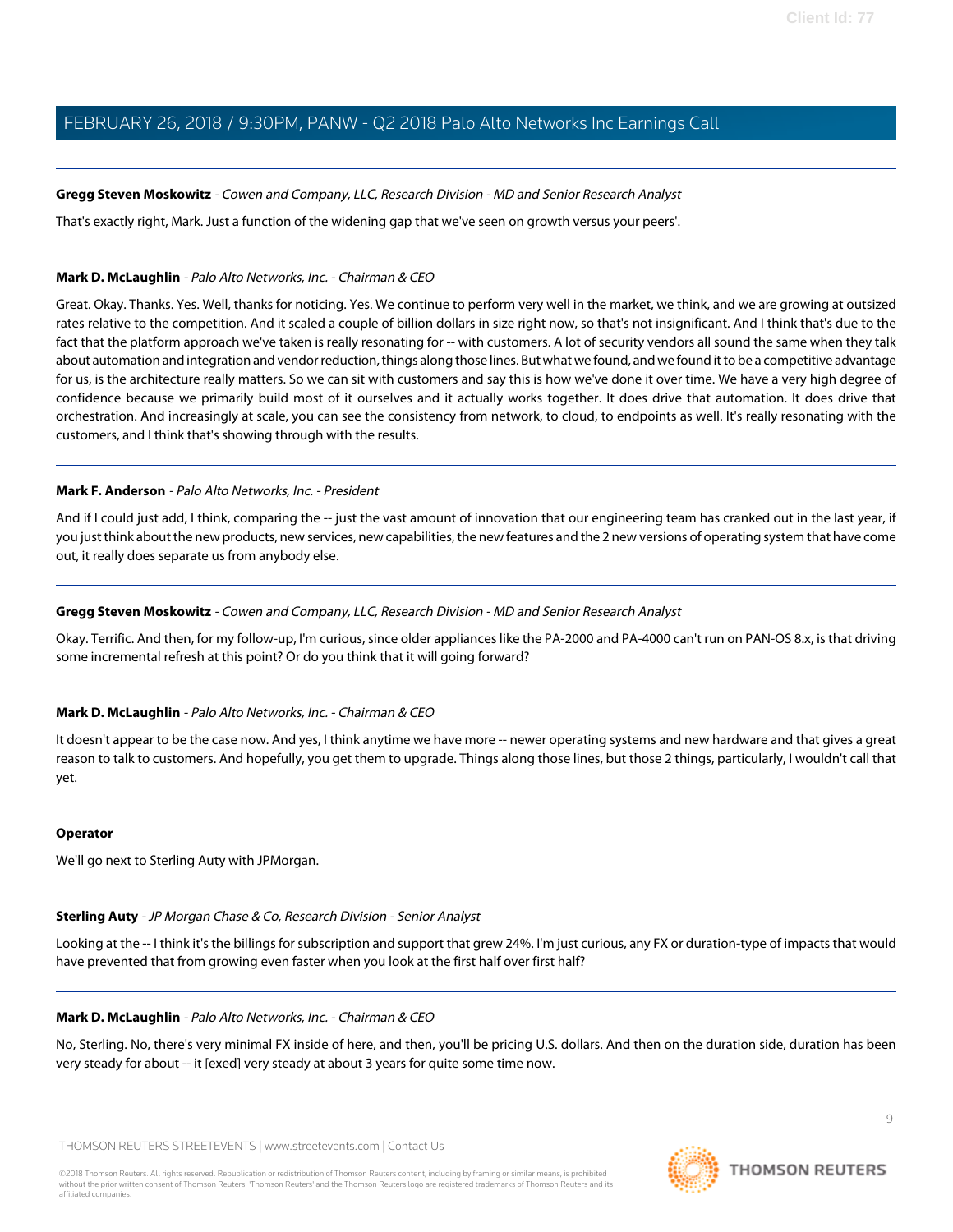### **Sterling Auty** - JP Morgan Chase & Co, Research Division - Senior Analyst

Okay. And then the 1 follow-up, I think you've called out the endpoint plus cloud bookings run rate of like around \$240 million. I think at the Analyst Day, you talked about a \$140 million run rate. Can you kind of compare and contrast, what was the time frame for the \$140 million? And is this just seeing a lot more customers moving into production and just buying a lot more expansion that's driving that growth?

### **Mark D. McLaughlin** - Palo Alto Networks, Inc. - Chairman & CEO

Yes. Sure. So at the Analyst Day, we had talked about \$140 million run rate. That was the Q4 billings run rate. And today, we gave you the Q2 billings run rate. So we're trying to do the apples-to-apples along that. You can see it's growing very nicely. It's been starting to contribute pretty well. It's close to getting to be like 9%-ish or 10%-ish of total billings contribution overall, which is great. Also, considering if you strip it out, the other portions growing at close to 20% in size of billings as well as 9x payer [CS]. I think the whole platform is selling very well. And as far as what's driving the nonattached, one, the capabilities are very good in and of themselves; and I think customers are increasingly realizing the value of the consistency aspect of being able to have the same security outcomes in network, cloud endpoints. And then, just to make that even better, we've put the application firmware on top of it, and said, "For all those things that you're deploying from Palo Alto Networks, so you've got consistency, we're going to drive even more value over the top for every dollar you spend with us down there."

### **Kathleen Bonanno** - Palo Alto Networks, Inc. - CFO & Executive VP

And just a point of clarification, the \$140 million was for our cloud and endpoint, which we broke out separately in our Analyst Day presentation. And the number that we provided today included AutoFocus, which was a separate category at Analyst Day.

### **Mark D. McLaughlin** - Palo Alto Networks, Inc. - Chairman & CEO

Which was what? Do you remember?

### **Kathleen Bonanno** - Palo Alto Networks, Inc. - CFO & Executive VP

Yes, 50 -- sorry. I'm sorry, \$15 million.

### **Mark D. McLaughlin** - Palo Alto Networks, Inc. - Chairman & CEO

Yes. \$1-5 million, starting at 90%, right? So you add those together, Sterling. So we had \$140 million plus \$15 million at AutoFocus, \$155 million at blended mix of somewhere between 85% and 90%. And now we've put those together into \$240 million growing at over 85%.

### **Kathleen Bonanno** - Palo Alto Networks, Inc. - CFO & Executive VP

There you go.

### **Operator**

We'll take our next question from Catharine Trebnick with Dougherty.

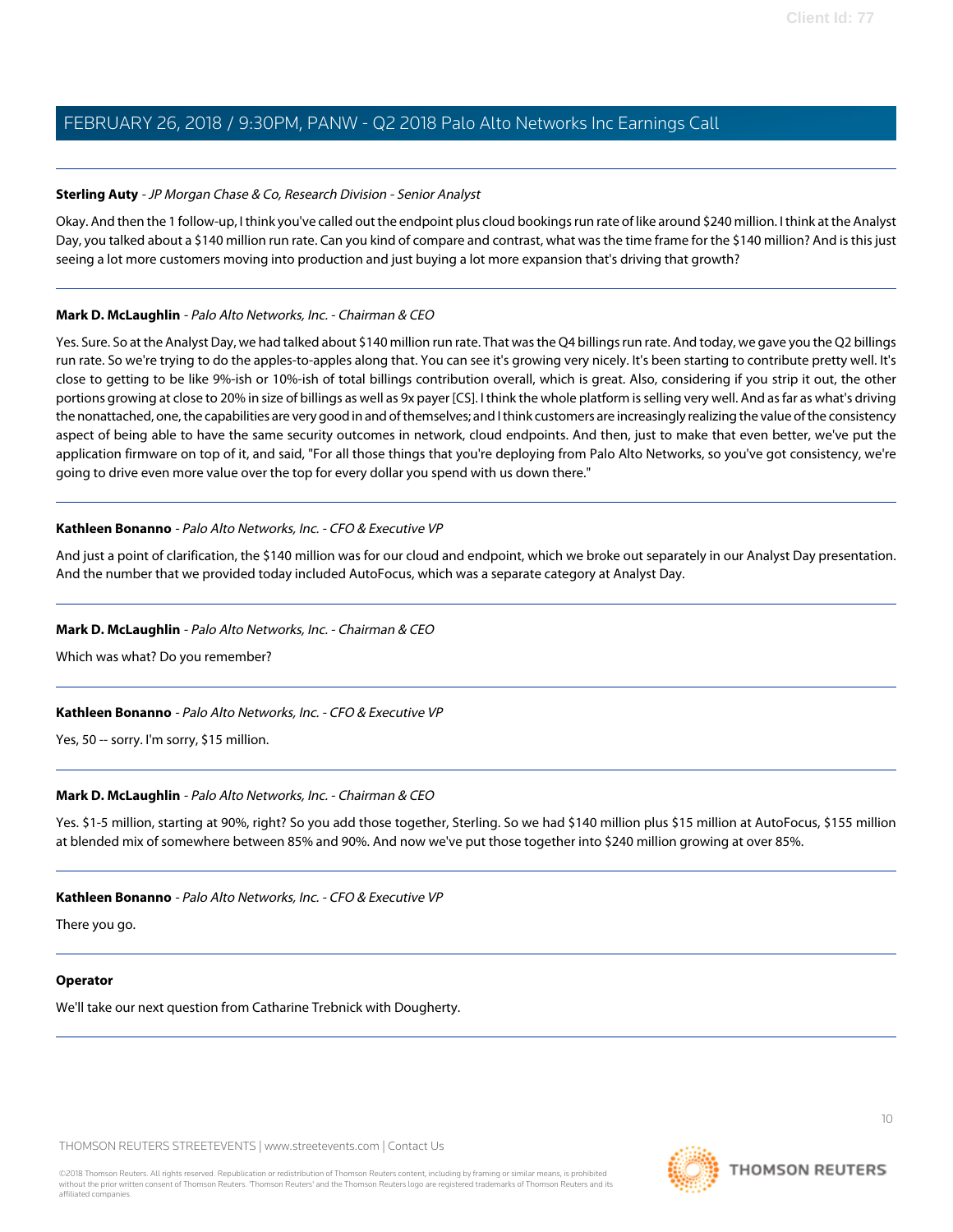### <span id="page-10-0"></span>**Catharine Anne Trebnick** - Dougherty & Company LLC, Research Division - VP and Senior Research Analyst of Data & Internet Protocol Networking

Could you dig a little bit more into the cloud and how differentiated you are from your competitors? It seems to be that's an area that you continued to widen the gap on. And particularly, what are the cylinders or products or services that are driving and widening that gap?

### **Mark D. McLaughlin** - Palo Alto Networks, Inc. - Chairman & CEO

Sure. Thanks, Catharine. The -- we've been at cloud security now for over 5 years and the second evolution, which I talked to a lot about in the script, which is making sure we have that consistency. So when we get -- we're talking about cloud security, there's a number of aspects inside of there about delivering security from the cloud, using cloud as a third-party infrastructure as well and making sure we can secure that for folks and also making sure that we can provide the same seamless security to third-party SaaS applications as well. If you kind of think about the approach we've taken, we've been very native with the third-party providers like AWS and Azure. And now you may have noticed we just announced support for the Google Cloud platform, which I talked about in the script as well. So you have all the major platforms covered. And inside all those platforms, we've taken a very native approach to not only protect the, I'll call it, the networking aspects of that with the M-Series, but also protecting the host. We just announced, Traps for Linux, which is very important in cloud environments, and then, also, on an API basis with Aperture for both SaaS and public cloud as well. So increasing things like visibility, compliance, and storage security. So we're making a lot of progress at that. You may have also you heard me talk about, in addition to having security competency with AWS, we're the only security vendor to get networking competency as well, which is kind of interesting because when some security vendors try to go to the cloud, they just want to just virtualize something, right, and take it into the cloud as opposed to working very natively with the cloud providers and really using their tools and capabilities as well so that we can do lots of relatively creative things along with them, like auto scaling and load balancing that really take advantage of their network capability as well. So lots and lots going on there. We think the cloud is super important. Customers are talking about the cloud for sure. Some of them are moving rapidly in that direction, and we're absolutely in front of all that, we believe, with the customer base, and increasingly with all these thought leaders there, and also, the technology leaders as well.

### **Mark F. Anderson** - Palo Alto Networks, Inc. - President

I'd just add 1 thing there, Catharine. It's Mark A., here. The go-to-market relationships that we have with all 3 of these large public cloud vendors is really strong. They're becoming very important distribution partners for us.

### <span id="page-10-1"></span>**Operator**

Take our next question from Ken Talanian with Evercore ISI.

### **Kenneth Richard Talanian** - Evercore ISI, Research Division - Analyst

I wanted to go back on product. I was wondering if you could actually rank order the drivers of product growth in the quarter. And how, if at all, you expect that to change in the back half of the year.

### **Mark D. McLaughlin** - Palo Alto Networks, Inc. - Chairman & CEO

Sure. Well, I don't think it's going to change much in the back half of the year, Ken. This is Mark, by the way. And there's really 3 drivers in there, and I'd order them in this direction. The first is expansion opportunities in the customer base. That's simply a magnitude statement when you have those larger customer bases we have, and they continue to buy from us along the way for their needs and use cases. That's going to drive a lot of business. Then we have new customer acquisition as well. You can see we just put up another -- close to another 3,000 net customer. So that's very helpful as well. And then, the third is the refresh opportunity, which continues to grow over time. And of course, adding more customers helps that in the long term. I don't see that changing through the rest of the fiscal year there.

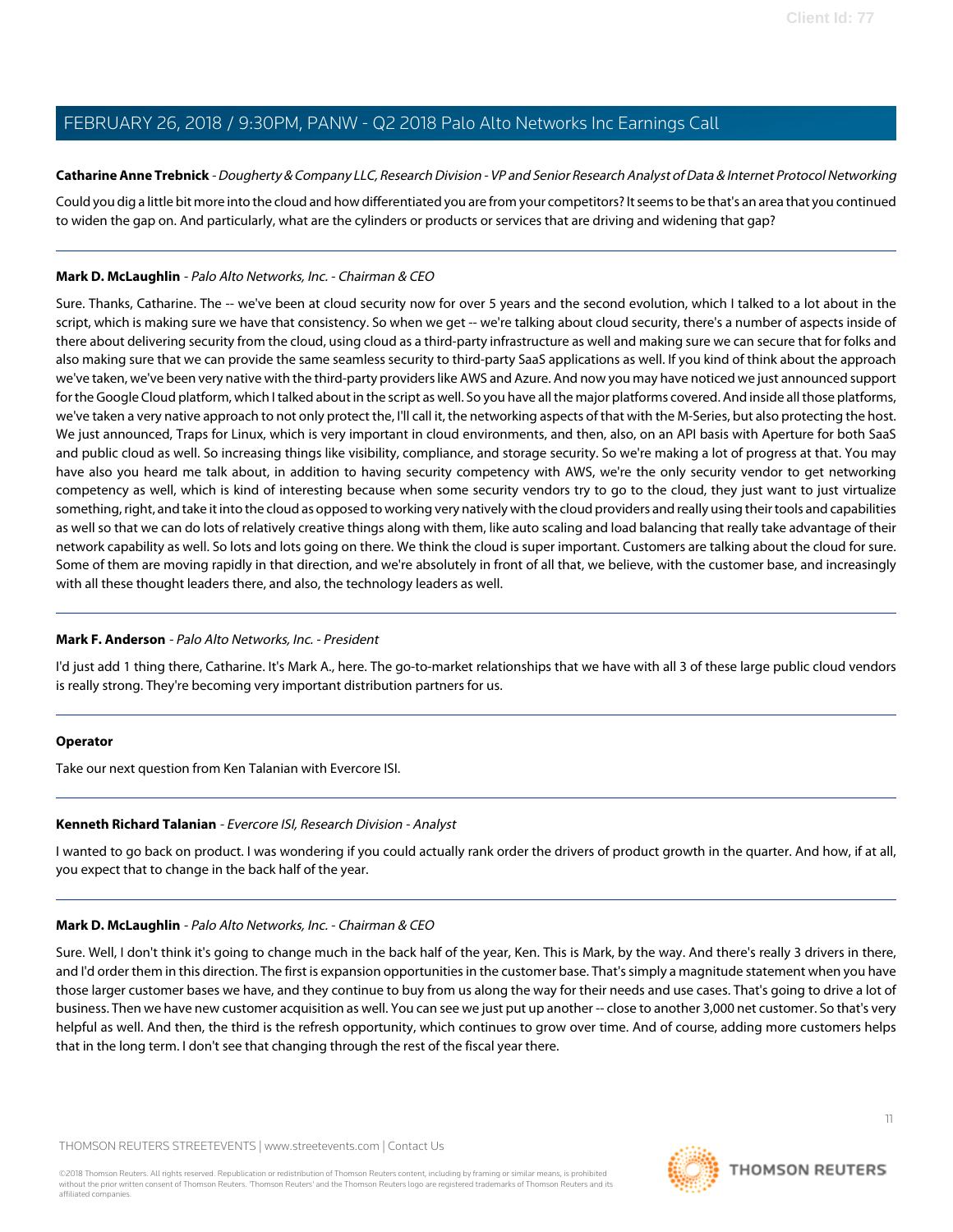### **Kenneth Richard Talanian** - Evercore ISI, Research Division - Analyst

Okay. Great. And as a follow-up, I was -- you have another hardware release out there. I was wondering if you could tell us when gross margin might normalize.

### **Mark D. McLaughlin** - Palo Alto Networks, Inc. - Chairman & CEO

Yes. It's a great question. So on the gross -- on product gross margin side, there's really 2 dynamics at play here. So we have the product gross margins on the new hardware itself, right? And then, we have the mix of the new hardware and the total hardware mix. So the product gross margin clients we've seen for the last few quarters is due to the mix increases of the new hardware. So let me break that on for just a second for you. So when we launched the new products last year, we're going to naturally start off with lower margins on them, and then they're going to improve over time. Now we've seen, along the way, higher memory and component costs. But even with that dynamic in play, we've continued to have modest improvements each quarter since we released the new hardware, and we expect that's going to continue. But at the same time, that's going to be in offset with the mix of the new -- of all the hardware we're selling, having more and more new hardware in it as well. So the mix is - will drag down the product gross margins along the way. So we're sitting here at the mid-year, with an increased product guide, another great set of new hardware we just put out in the market last week. And some headwinds on component pricing, so we're expecting that we're going to see the same -- this mix dynamics to continue throughout the end of the year. But we expect the total gross margins to be based on the ZIP Code where we are today. And then, of course, as you can see, we're continuing to manage the business so we can get continued operating leverage.

### **Operator**

<span id="page-11-0"></span>We'll go next to John DiFucci with Jefferies.

### **John Stephen DiFucci** - Jefferies LLC, Research Division - Equity Analyst

Kathy, I wanted to ask you a question on the numbers, but the numbers are really clean and they look really good. So I'm going to go to Mark. Mark, these new products that you just came out with over the last, I guess, week or 2, do you see these -- I just want to make sure because we tried to model this. Do you see these more as evolutions or upgrades to existing products? Or are these brand-new offerings that sort of fill some holes in your current portfolio along the range of next-generation -- around the range of firewalls?

### **Mark D. McLaughlin** - Palo Alto Networks, Inc. - Chairman & CEO

Yes. I think they're kind of both ways, John. So as we said in the past, if you -- the way we think about it with customers is customers are going to have various use cases that they're trying to solve for over time. And then these use cases have different price performance requirements if you want to be competitive in the market, right? So if I laid out all the hardware capabilities and Pan or VM-Series camp I should throw in there as well. If I laid them out on the table here, you kind of get left to right, smaller form factors and throughput, all the way up to the really big ones. And then, what we've been doing is filling it in every year right along the way of putting more and more capabilities in there or form factors in there at the right price performance for the use cases. And that, of course, then makes us more competitive so that competitors can't come in over top or underneath us from a pricing perspective for throughput. So that's what we would expect to continue to into the future is just make sure that we're always solving for that. And those don't stand still. The SSO decryption needs, for example, as those go up over time, that's going to drive up throughput. So we want to make sure that we've got the right throughput capabilities there.

### **John Stephen DiFucci** - Jefferies LLC, Research Division - Equity Analyst

Okay. Okay. And if I could, I know you gave some billings metrics, but when we take a look at this and we kind of try to back into new product, excluding refresh and new subscriptions, excluding renewals, the new product numbers look stronger than the new subscription. First of all, I

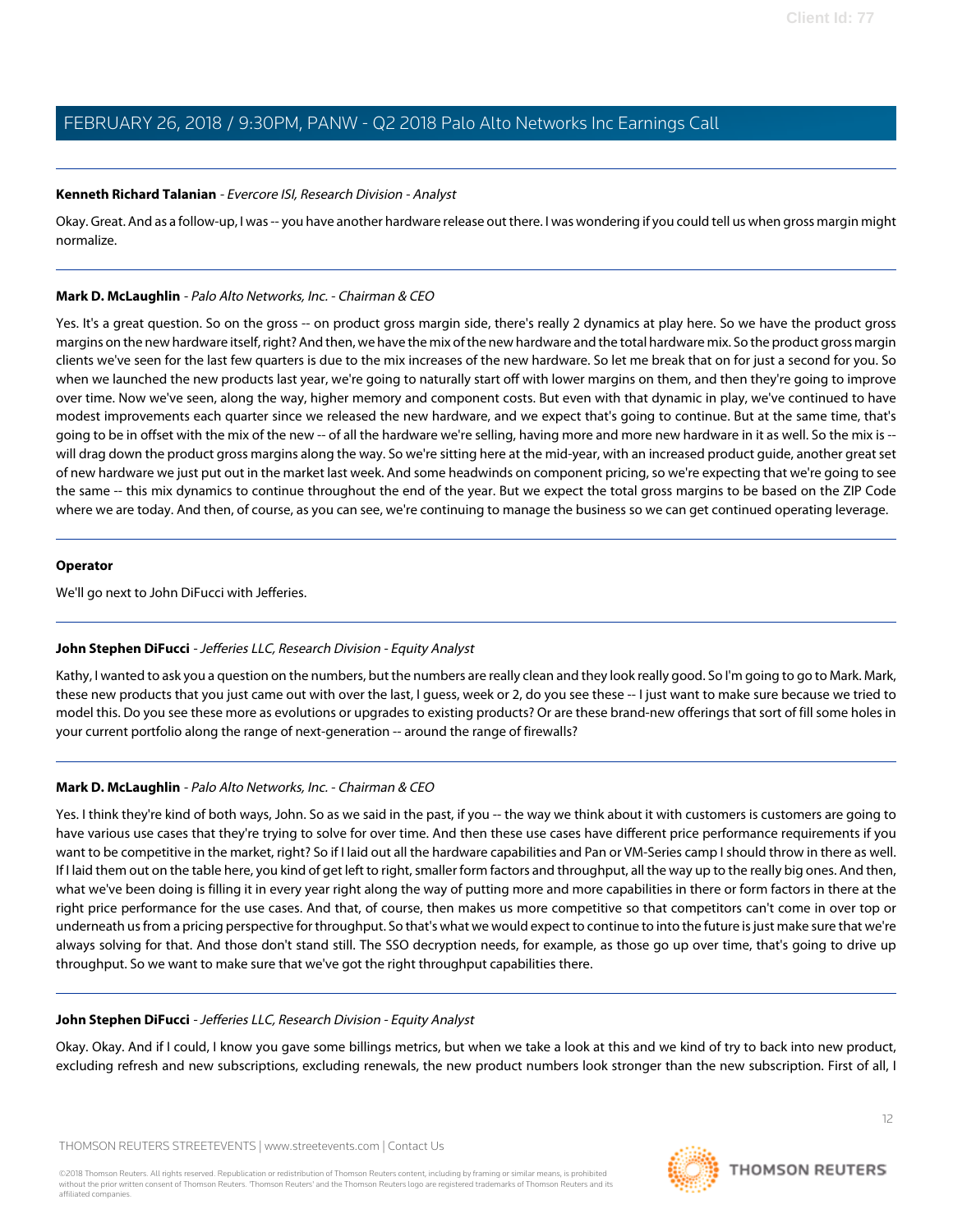guess, is that right, I guess, directionally? And what does -- is -- that do? I mean, if you're seeing some benefit from product refresh, that would be one cause of that. But just, is that what's happening here?

### **Mark D. McLaughlin** - Palo Alto Networks, Inc. - Chairman & CEO

No. I think -- well, I'm not sure there's -- I'm not sure exactly the question. Let me try to answer what I think it is, though. But when customers are purchasing from us or starting out with us, right, on purchases, if you look at the lifetime value creation over time, it takes time to get maximum lifetime value creation, which, by the way, is not standing still, right? So when you go into the mix of what customers are buying from us over time with hardware, services that would attach, nonattached services. And then, they're going to lap over. They're going to renew their support. They'll renew subscriptions. They get a chance to sell more stuff. The lifetime value, I think, naturally grows over time with our customer.

#### **Operator**

<span id="page-12-0"></span>We'll take our next question from Rob Owens with KeyBanc Capital Markets.

#### **Robbie David Owens** - KeyBanc Capital Markets Inc., Research Division - Senior Research Analyst

I was curious on Traps and some of the big wins you saw. Are you the exclusive -- are you exclusive to the endpoint at that point? Are you complementary to someone else? And in those bake-offs, who are you seeing typically?

### **Mark D. McLaughlin** - Palo Alto Networks, Inc. - Chairman & CEO

Sure. Bob, it's Mark. I'll take those in reverse. And as far as who we see, we see everybody. A lot -- primarily we're going to see the legacy incumbent folks in there, who are providing AV protection and we're doing our best in doing a good job in taking them out. And then we see a lot of next-gen folks in there as well, next-gen import providers who are also trying to do the same thing. And to your first question, it's a mix. Sometimes, we get to be the only provider over time. Other times, we may be run as a complement or sometimes it goes -- you have to think of endpoints as suites as well because there's other capabilities and endpoints that we don't have like TLP, full-on TLP capabilities, for example, so that we continue to run different endpoint providers, but not specifically for the security functions we provide.

**Robbie David Owens** - KeyBanc Capital Markets Inc., Research Division - Senior Research Analyst

And second, you mentioned that when you get your subscription support up front, it's typically 3 years. What does it look like on a renewal?

### **Mark D. McLaughlin** - Palo Alto Networks, Inc. - Chairman & CEO

Renewal's been very consistent for quite some time, when it's steady range it's not really changed. So it's been pretty consistent. The overall renewals, as you heard us say, are about 3 years.

### **Robbie David Owens** - KeyBanc Capital Markets Inc., Research Division - Senior Research Analyst

That's 3 years as well? Okay.

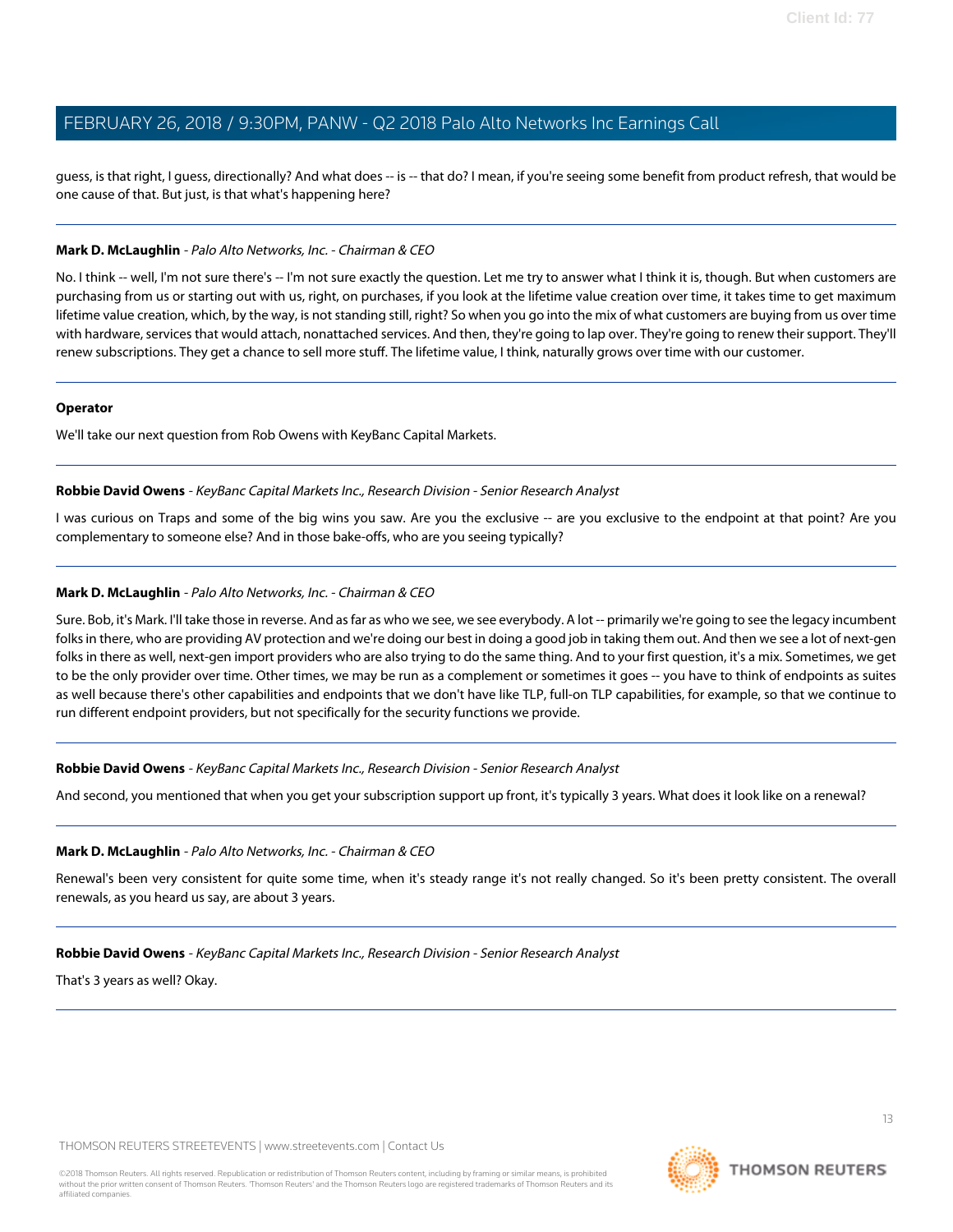### **Mark D. McLaughlin** - Palo Alto Networks, Inc. - Chairman & CEO

No, I'm sorry, Bob. Just to be clear, the overall duration is about 3 years. And then, inside of that for renewal durations, those have been in a steady range for quite some time inside of that number, yes. Just wanted to clarify.

#### **Operator**

<span id="page-13-0"></span>We'll take our next question from Fatima Boolani with UBS.

**Fatima Aslam Boolani** - UBS Investment Bank, Research Division - Associate Director and Equity Research Associate Technology-Software

Mark, a question for you. You spoke about the first ruggedized appliance in your portfolio. That was at last week. And I'm wondering how you think about this broader opportunity around protection of critical and industrial control systems, and maybe your perspective on why this particular area has kind of been habitually under-invested? And a follow-up for Kathy, if I may.

### **Mark D. McLaughlin** - Palo Alto Networks, Inc. - Chairman & CEO

Sure. Great. Yes, so on -- the question's really about the PA-220R, which is the ruggedized version of our PA-220, which is a great opportunity for us. A lot of our customers, which are in environments where that -- you would consider these not just IT capabilities, but OT capabilities, ICS skate environments, harsh environments, where the line is blurring between IT and OT. They want to have the same capabilities that Palo Alto Networks provides, but they want them in those harsh environments. We've had a number of folks ask us, would you ruggedize the 220 because that's the great form factor for oil rigs, for example, in different places. It might be utility, substations and things along those lines. So they -- actually essentially have been doing it kind of themselves with different contract manufacturers to ruggedize our equipment for us, so we said, well, we can do that. So that was the impetus to launch the PA-220. Now what that does for us is with customers who already like our capabilities, it gives us a whole new outlet of where to install this hardware because if you can now go into those environments that require those ruggedized capabilities. Kathy, I'll let you take whatever the next part is.

**Fatima Aslam Boolani** - UBS Investment Bank, Research Division - Associate Director and Equity Research Associate Technology-Software

Kathy, as the portfolio expands and begins supporting more cloud-delivered services like GlobalProtect, what are the implications for your CapEx profile? And how are you thinking about that this year and at a qualitative level for next year and the years out?

### **Kathleen Bonanno** - Palo Alto Networks, Inc. - CFO & Executive VP

Yes. Thanks. We are definitely investing in our Application Framework as we look to deliver more cloud-delivered services. Obviously, that requires a bit of infrastructure investment. And so the \$100 million CapEx number that we've provided as full-year guidance in fiscal '18 definitely includes some investments in that infrastructure. And I think we would expect that to be ongoing and continue as we build out the Application Framework.

### **Mark D. McLaughlin** - Palo Alto Networks, Inc. - Chairman & CEO

Yes, and Logging Service as well. So some of the new services that were brought to market are a good amount of infrastructure in the back end like Logging, for example. That's not inexpensive to do that.

### **Operator**

Our next question, we'll go to Jonathan Ho with William Blair.

THOMSON REUTERS STREETEVENTS | [www.streetevents.com](http://www.streetevents.com) | [Contact Us](http://www010.streetevents.com/contact.asp)

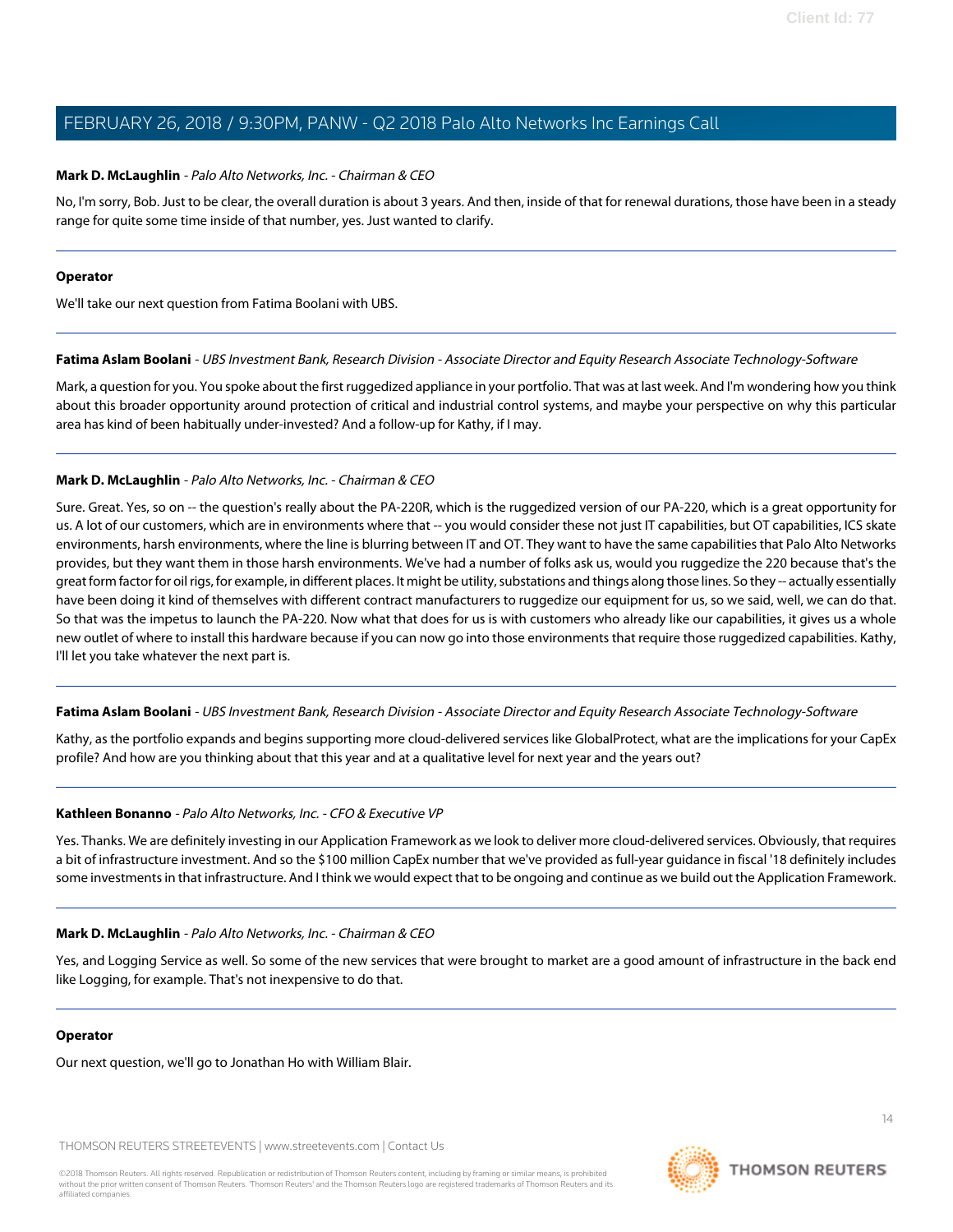### <span id="page-14-1"></span>**Jonathan Frank Ho** - William Blair & Company L.L.C., Research Division - Technology Analyst

Just wanted to start out with the sales force and in terms of the sales execution challenges that you guys saw last year, how should we be thinking about sort of the room for productivity enhancements and maybe where we are in terms of correcting those challenges.

### **Mark F. Anderson** - Palo Alto Networks, Inc. - President

Jonathan, Mark Anderson here. Thanks for the question. So I think on the sales force reorg that we started working about a year ago, I think, I've got to really compliment Dave Peranich for doing a terrific job of restructuring and getting the right butts and seats to focus on the right customers and clearly driving the right outcomes. From a productivity standpoint, very happy with the productivity improvements that we see. We talked about that in Analyst Day, and we still see continued improvements there. I think with all the new services and the new products that we have, we've got more arrows in the quiver for the sales reps and SEs out there and I think we're optimistic in being able to see improvements there.

### **Mark D. McLaughlin** - Palo Alto Networks, Inc. - Chairman & CEO

Yes. We are expecting in our guide we gave for the second half of the year as well that there will be continued productivity improvements.

### **Jonathan Frank Ho** - William Blair & Company L.L.C., Research Division - Technology Analyst

Got it. And then, as we look at sort of the tax rate reduction as well as the strong balance sheet that you have, how should we think about use of capital going forward?

### **Mark D. McLaughlin** - Palo Alto Networks, Inc. - Chairman & CEO

Yes. We take a very traditional approach to that, Jonathan, but really looking at 3 possible uses of capital. First and most important in our opinion would be to invest back in the business, assuming we can get the right rate of returns on that. And we invest very nicely in the business as you can see and whilst continuing to drive leverage and capturing market share along the way to do that. So we feel like that's working out for us. And the second priority would be if we see technology capabilities in the market that we like that we think could help accelerate the evolution that we've been driving for some time. We've demonstrated the ability to go to market and do some M&A to do that, and that could be the case in the future for us. And then, the third is, if we are not doing the first 2, we've also demonstrated the ability to return value to the shareholders, primarily, through stock repurchases, while maintaining a good healthy balance sheet for any offerings.

### <span id="page-14-0"></span>**Operator**

We'll go next to Anne Meisner with Susquehanna.

### **Anne Michelle Meisner** - Susquehanna Financial Group, LLLP, Research Division - Analyst

At Analyst Day, you talked about leveraging AI tools along with your customer data to better implement some customer targeting program. Can you give us an update on that and what your strategies have resulted from that initiative? And then, in particular, as it relates to the refresh cycle, whether you think it's helping you optimize that opportunity.



15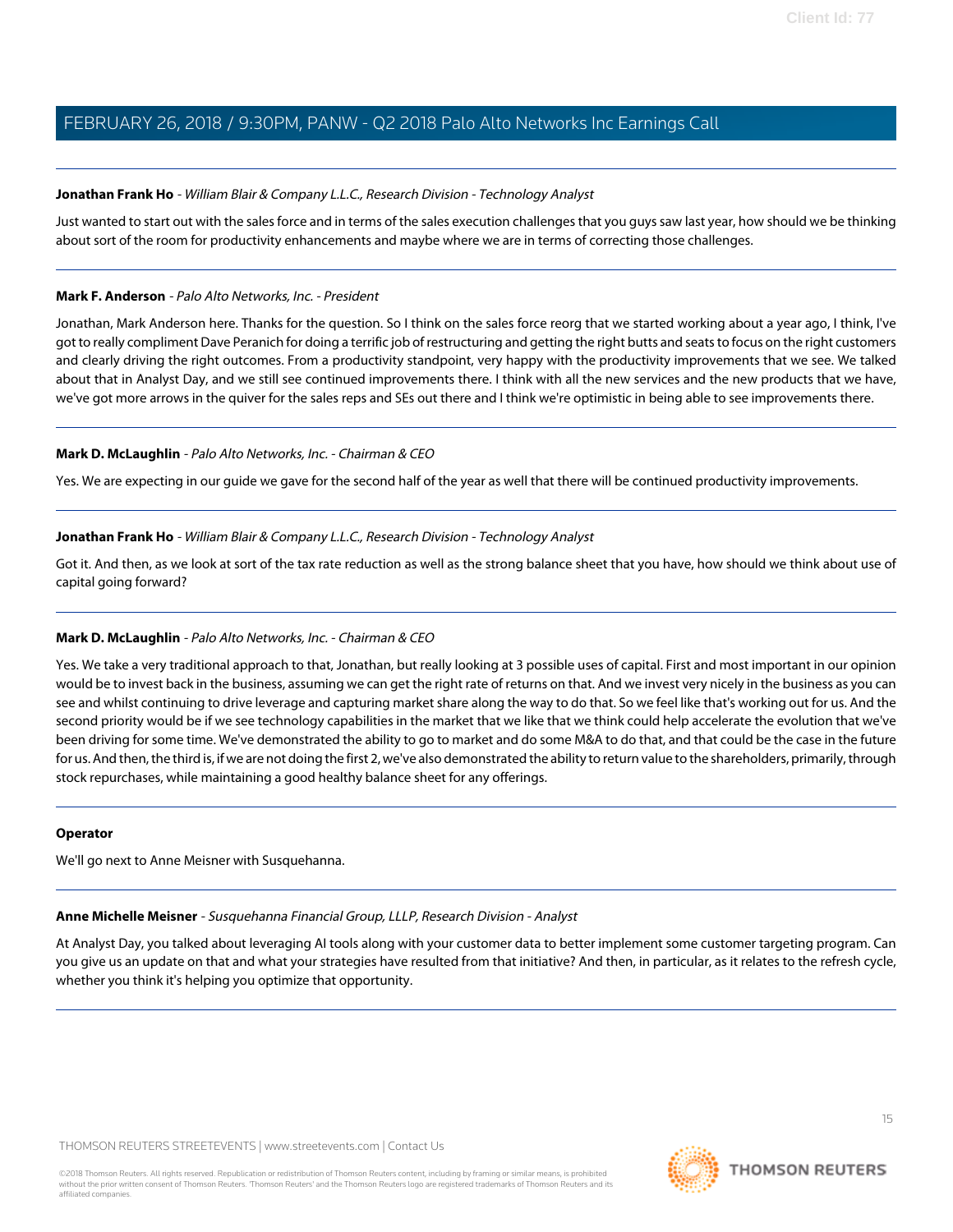### **Mark D. McLaughlin** - Palo Alto Networks, Inc. - Chairman & CEO

Yes. And that's a great question, and I really appreciate the fact that you took note of that at Analyst Day because we're a really data-driven company here, so lots of mathematicians running around and including in the marketing department as well as our CIO organization, who are using and harnessing the same kind of AI and machine learning capabilities you're seeing coming through in our product sets. So a number of the things that we talked about at Analyst Day that are tools for our sales team to use like things called Quota Crusher for example, and the Deal Doctor. Those are using AI capabilities to tell sales reps, what is the next thing you should do with this customer? Recommend, for example, or if you want to maximize your earnings, this is how to do that. And those are being very heavily used by our team as well as our partners as a better and better effect. So as we continue to train those tools, they get better. So if we can come back to the last question that just came up, in productivity, I would definitely put some of the productivity growth that we're seeing from the sales team in this bucket, which has given them fantastic tools to use in order to grow the productivity.

#### **Operator**

<span id="page-15-0"></span>We'll go next to Saket Kalia with Barclays.

### **Saket Kalia** - Barclays Bank PLC, Research Division - Senior Analyst

First, maybe for you, Kathy, just a quick accounting question on product. Could you just talk about how the accounting for VM-Series works? Meaning, could we see any carve-out of VM-Series in the product line as that business gets bigger? Or perhaps as accounting rules change? Just any color on how VM-Series could or could not impact the product line down the road.

### **Kathleen Bonanno** - Palo Alto Networks, Inc. - CFO & Executive VP

Well, the VM-Series is -- really should not change the categorization of where we put revenue one way or the other.

### **Mark D. McLaughlin** - Palo Alto Networks, Inc. - Chairman & CEO

Yes, Saket. You may have heard us in the past, we talked about VM-Series, historically, a lump on the head, like the 2 flavors are perpetual, right, and non-perpetual. And the perpetual piece would go into product. That's pretty much gone, I guess. It's just -- we're almost nothing there. So every time you hear us talk about VM-Series, it's going to go into a ratable line for us.

### **Saket Kalia** - Barclays Bank PLC, Research Division - Senior Analyst

Got it. That's super helpful. Maybe a follow-up for you, Mark. Kind of a follow-up from last quarter, actually, but can you just talk about how the Application Framework is changing conversations with customers? And maybe tying it to this quarter, whether the Application Framework was actually helping the core Network Security business at all.

### **Mark D. McLaughlin** - Palo Alto Networks, Inc. - Chairman & CEO

Yes. It's -- I think it's definitely helping the overall business across the board. And as far as the conversation with customers, the -- 100% of the time, and I'm not exaggerating on that. I've briefed hundreds and hundreds of customers as Mark has as well, we hear the same thing, which is them saying, we have this seemingly insurmountable challenge, which is how do we harness new innovation, which we know has to come. We know no 1 company can do it, but we can't operationalize it because we can't run 1 more thing, right? So this Application Framework sounds like you figured out how to solve this problem substantially for us. So we hope you get this right, and that's very consistent. Now this afternoon, we're trying to sell something this afternoon, it really goes back to the second evolution on consistency, which we're doing a great job at for each of the capabilities to consistency of security. And now we've just given the customer a really powerful reason if they're going to think about us versus

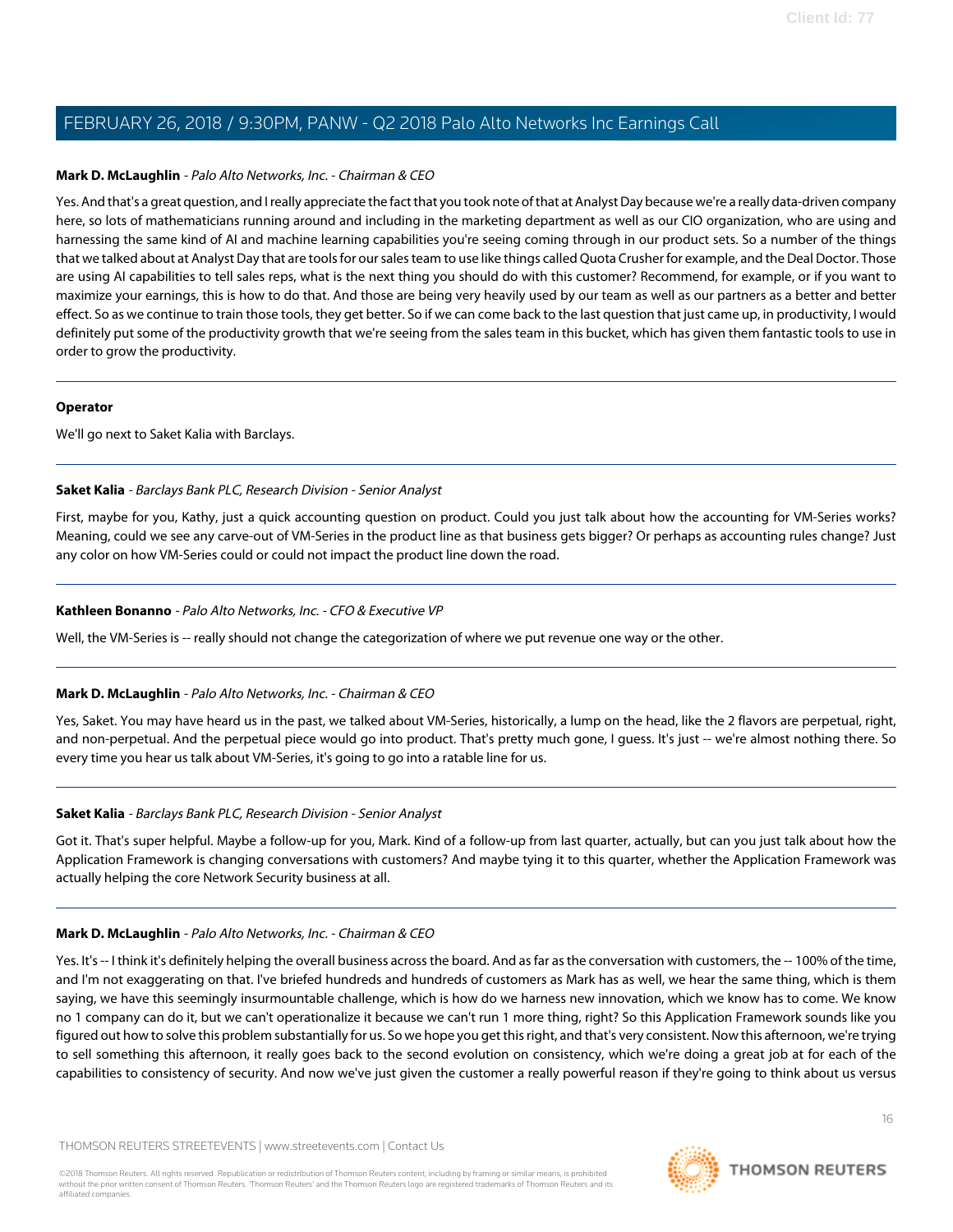that endpoint provider or that firewall provider or that cloud provider, why you go with Palo Alto Networks in order to future-proof your investment, which is, now they're going to put the application on top of it. So if I buy their firewall today, their endpoint today, their VM today, their CASB capability today, they're going to continue to bring more innovation to that purchase and make that purchase more valuable for me for every dollar I spend with them when I deploy them that way. So it's been very, very positive. I think that's really helping us in the market.

### **Operator**

<span id="page-16-0"></span>We'll take our next question from Keith Weiss with Morgan Stanley.

### **Melissa A. Franchi** - Morgan Stanley, Research Division - VP

This is Melissa Franchi calling in for Keith. Mark, I'm just wondering if you're seeing any change in customer behavior around refresh, and I'm mostly interested if you're seeing any customers that are opting to instead deploy a VM-Series instance versus a physical deployment and what would be sort of the use cases around that.

### **Mark D. McLaughlin** - Palo Alto Networks, Inc. - Chairman & CEO

We've seen everything go in many directions, Melissa, but you can kind of see it's -- the cloud side of the business growing. The VM-Series, our hardware side is growing as well. But back to this consistency thing, if we get a chance to do something for a customer, they more often than not are going to use this in the environment everywhere. So we gave an example on the call I thought was kind of interesting about a customer who was a large company net new to us as a customer, never bought anything. First thing they bought was in the AWS Marketplace for VM-Series. And then, over time, after we saw them there, we contacted them, and we said, how are you doing? It's like lead gen for us. And we just closed a 7-figure deal with them, on-prem, right, because people are living in these hybrid -- worlds in hybrid environments. You can kind of see it going in VM to physical, physical to VM. People are going to operate in these hybrid environments for quite some time, we think, and it's beneficial for us.

### **Melissa A. Franchi** - Morgan Stanley, Research Division - VP

Okay. And just 1 quick follow-up for Kathy. It was helpful to see the tax guidance for the fiscal '18. I'm just wondering if you could put some color around what we should think on the impact to cash taxes because as far as I understand, you still have NOLs.

### **Kathleen Bonanno** - Palo Alto Networks, Inc. - CFO & Executive VP

Yes, that's right. We do have NOLs, and we don't expect to be a cash taxpayer or a significant cash taxpayer for the next 4 years or so. We mentioned at Analyst Day that we expect to pay about \$10 million to \$25 million per year for the next 4-ish years, and that doesn't change with the new tax law because of the NOLs, essentially.

### <span id="page-16-1"></span>**Operator**

We'll go next to Philip Winslow with Wells Fargo.

### **Philip Alan Winslow** - Wells Fargo Securities, LLC, Research Division - Senior Analyst

I have a question on gross margins and most of my other questions have been asked already. But Mark, you laid out sort of the impact of the newer appliances versus some of the older appliances may have affected a lot of gross margins. But as you sort of look up and down, call it that way, the appliance set, call it, the service provider, large enterprise, branch office, et cetera. How should I think about the differential in gross margins there?